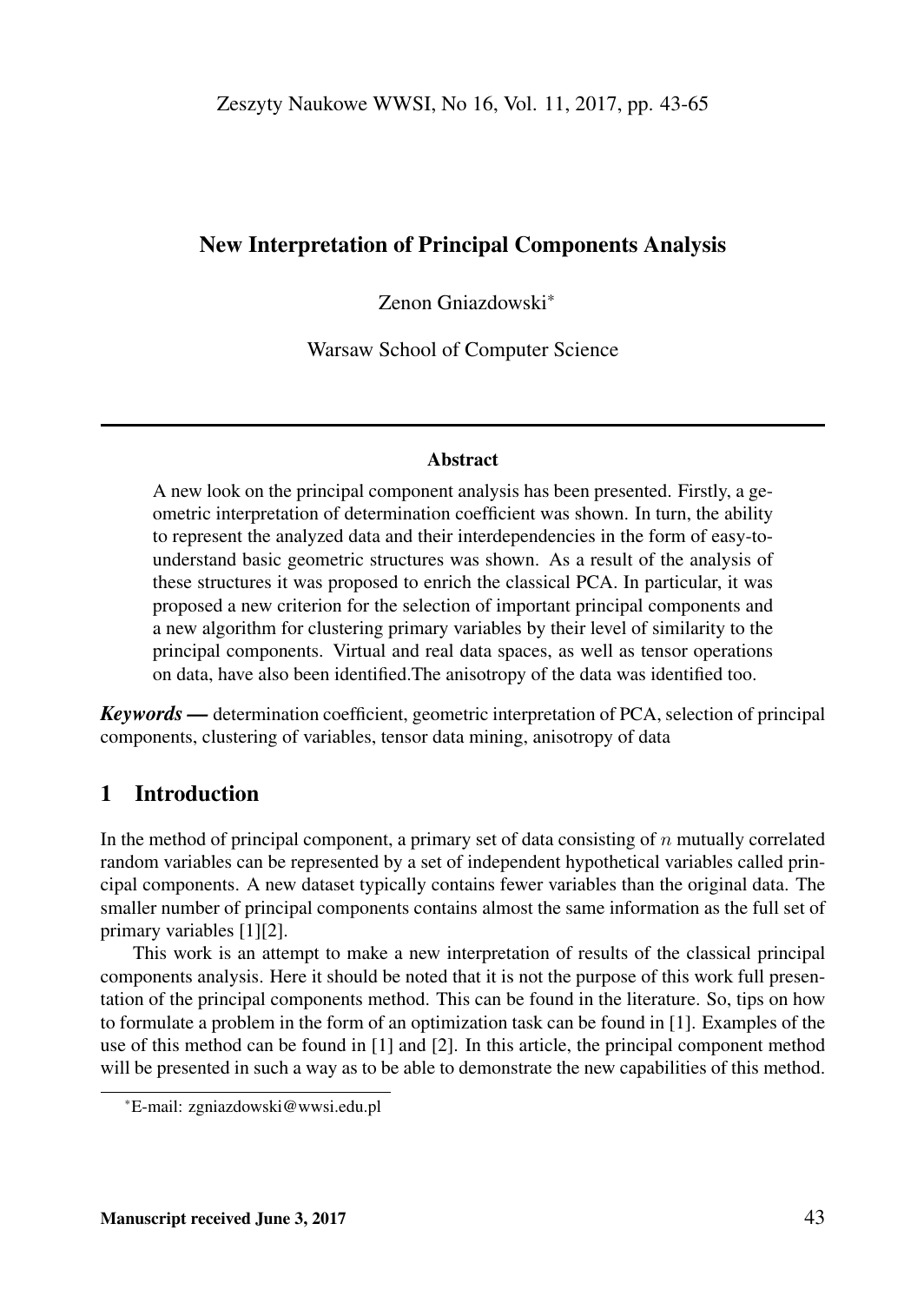# 2 Preliminaries

In this paper vectors and matrices will be used. If a matrix is created from vectors, the vectors will be the columns of that matrix. The tensor concept will be introduced and its rotation will be described too. Only first and second rank tensors<sup>1</sup> will be used in this article [3]. For description of the operations on tensors the matrix notation will be used, instead of dummy indexes [4].The terms "coordinate system" and "the base" will be used interchangeably.

## 2.1 Used abbreviations and symbols

It is assumed that if a vector or matrix or any other object has the "prime" symbol ('), this object is described in a coordinate system (the base) other than the standard coordinate system. If there is no this symbol, the object is given in the standard coordinate system:

| $\boldsymbol{a}$ |                          | a vector representing a single point in the space of standardized primary random       |
|------------------|--------------------------|----------------------------------------------------------------------------------------|
|                  |                          | variables (one row in the input data table).                                           |
| $\overline{A}$   |                          | matrix of vectors representing standardized primary variables in a standard base       |
|                  |                          | (standard coordinate system) Note: The column in matrix $A$ can not be identified      |
|                  |                          | with a single point in the data space (previously denoted as $a$ ).                    |
| A'               |                          | matrix of vectors representing standardized primary variables in the base of eigen-    |
|                  |                          | vectors.                                                                               |
| $\mathcal{C}$    |                          | correlation coefficient matrix.                                                        |
| C'               | $\overline{\phantom{0}}$ | correlation coefficient matrix after diagonalization (the matrix of correlation coef-  |
|                  |                          | ficients in the base of eigenvectors).                                                 |
| $\boldsymbol{I}$ |                          | a identity matrix containing all axes of the standard base.                            |
| $\boldsymbol{p}$ |                          | a vector representing a single point in the principal components space (one row in     |
|                  |                          | the principal components data table).                                                  |
| $p_{ci}$         |                          | $i$ -th principal component or $i$ -th vector representing this principal component.   |
| $\overline{P}$   | $\overline{\phantom{0}}$ | matrix of vectors representing principal components in the standard coordinate         |
|                  |                          | system (standard base).                                                                |
| P'               |                          | matrix of vectors representing principal components in the base of eigenvectors.       |
|                  |                          | Note: The column in matrix $P'$ can not be identified with a single point in the       |
|                  |                          | princiapal components data table (previously denoted as $p$ ).                         |
| $_{R}$           |                          | rotation matrix described transition from standard coordinate system.                  |
| $u_i$            |                          | $i$ -th vector representing the axis of the coordinate system after rotation ( $i$ -th |
|                  |                          | eigenvector).                                                                          |
| U                |                          | matrix containing directional vectors of coordinate system after rotation (matrix of   |
|                  |                          | eigenvectors).                                                                         |
| $\upsilon$       |                          | vector in standard coordinate system (standard base).                                  |
| v'               |                          | vector in the base after rotation (in rotated coordinate system).                      |
|                  |                          |                                                                                        |

<sup>&</sup>lt;sup>1</sup>It should be noted that despite the objections, publications interchangeably uses the terms "rank of tensor" and "order of tensor" [3].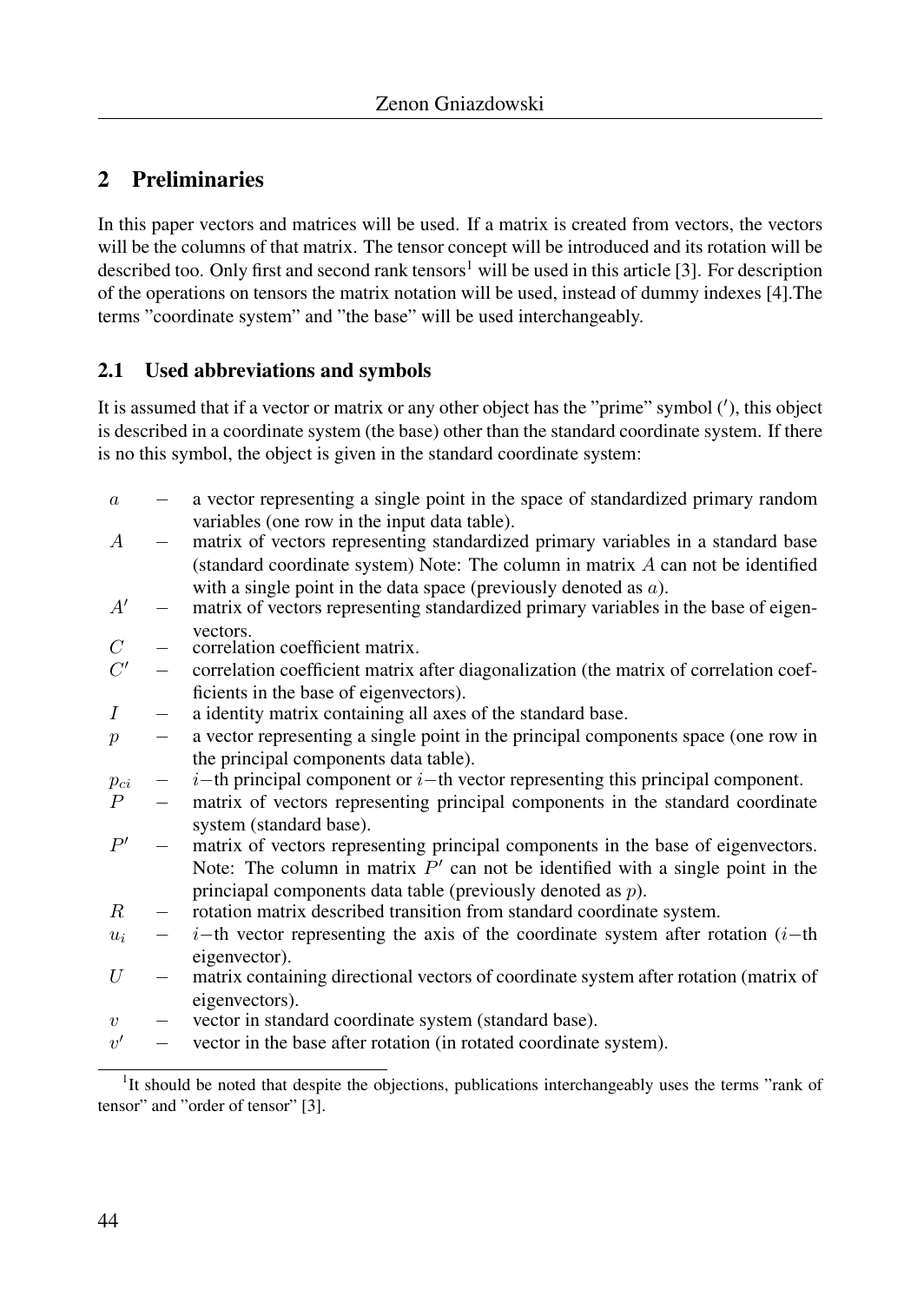

Figure 1: Rotation of Cartesian coordinate system. Components of vector: a) before coordinate system rotation, b) after coordinate system rotation

## 2.2 The concept of tensor

For description of the tensor concept, Cartesian coordinate system is assumed. Quantities, which are not dependent on this coordinate system, are scalars. Scalar is described by one number. On the contrary, some other quantities are defined with respect to coordinate system. These quantities are tensors. Tensor is a quantity, which is described by a number of components, whose values are depending on the coordinate system. In tensor notation, tensor rank manifests by number of indices:

- Scalar is a tensor of rank zero and it has no index.
- Vector is a first rank tensor and has only one index. For the given coordinate system in  $n - D$  space, vector is completely defined by their n components. These elements are perpendicular projections of the vector to the respective axes of the system.
- Tensor of rank two has two indices. It is a quantity, which is defined by  $n \times n$  numbers, which form a square matrix. As examples of the second rank tensor, a matrix of quadratic form can be used as well as a matrix of correlation coefficients. At this point it should be noted that second rank tensors are represented by square matrices, but not all square matrices are tensors [3].

Higher rank tensors can be also considered, but they are not the subject of this study.

## 2.2.1 Rotation of coordinate system

As an example vector on a plane (first rank tensor in  $2 - D$ ) can be considered (see Fig. 1). This vector observed in different coordinate systems (before rotation and after rotation) is the same vector. In these different coordinate systems it has different components (projections on coordinate system axes). For known vector components in the coordinate system before rotation, the vector components in the coordinate system after rotation should be found. For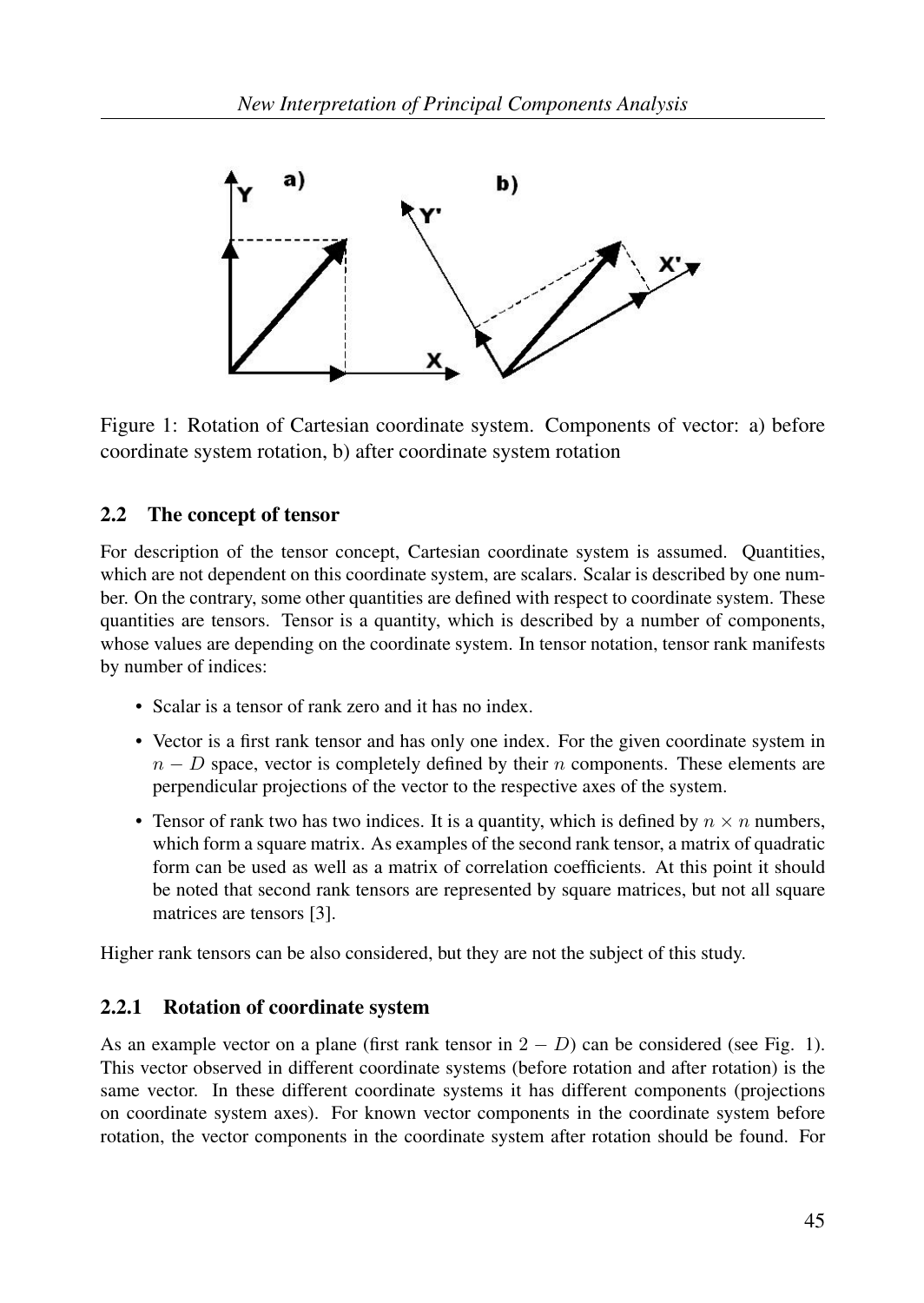|          |    | Axes before rotation |                       |                  |  |
|----------|----|----------------------|-----------------------|------------------|--|
|          |    |                      |                       |                  |  |
| Axes     |    | $cos(X'_1, X_1)$     | $\vert \cdot \vert$ . | $cos(X'_1, X_n)$ |  |
| after    |    |                      |                       |                  |  |
| rotation | X' | $cos(X'_n, X_1)$     |                       | $cos(X'_n, X_n)$ |  |

Table 1: Direction cosines between axes before and after rotation

solving problem of changes of tensor components, transformation of coordinate system has to be described. Transformation of tensor component can be described after them.

Rotation of coordinate system without change of origin is considered. Axes before rotation are denoted as  $X_1, X_2, ..., X_n$ . After rotation the same axes are denoted as  $X'_1, X'_2, ..., X'_n$ . Table 1 shows direction cosines between coordinate system axes before and after rotation. To find this table, the set of cosines between vectors should be calculated using formula:

$$
cos(X'_i, X_j) = \frac{X'_i \cdot X_j}{\|X'_i\|_2 \cdot \|X_j\|_2}.
$$
 (1)

Since standard base vectors as well as vectors of finale base have unit lengths, the denominator in the above expression is equal to one and the cosine is equal to the scalar product of the corresponding vectors.

The content of Table 1 forms a rotation matrix. Denoting  $cos(X'_i, X_j)$  as  $r_{ij}$ , rotation matrix is a square matrix of  $n \times n$  dimension, which is denoted as R:

$$
R = \begin{bmatrix} r_{11} & \cdots & r_{1n} \\ \vdots & \ddots & \vdots \\ r_{n1} & \cdots & r_{nn} \end{bmatrix} . \tag{2}
$$

Components of rotation matrix R are mutually dependent. Multiplying transposition matrix  $R<sup>T</sup>$ by matrix  $R$ , identity matrix is achieved. It means matrix  $R$  is an orthogonal matrix:

$$
R^T = R^{-1}.\tag{3}
$$

Let the original base is a standard coordinate system represented by the n vectors  $b_1, b_2, \ldots, b_n$ such that all components of  $b_i$  are all zero, apart from the unit element with the index i. As the columns of the first matrix the successive standard base vectors will be inserted. These columns will form the identity matrix :

$$
I = \begin{bmatrix} 1 & \dots & 0 \\ \vdots & \ddots & \vdots \\ 0 & \dots & 1 \end{bmatrix} . \tag{4}
$$

On the other hand, the final base should be a set of orthogonal vectors  $u_1, u_2, \ldots, u_n$  such that  $u_i = [u_{1i}, \dots, u_{ni}]^T$  and  $||u_i||_2 = 1$ . Let successive vectors of the new base become the successive columns of the second matrix: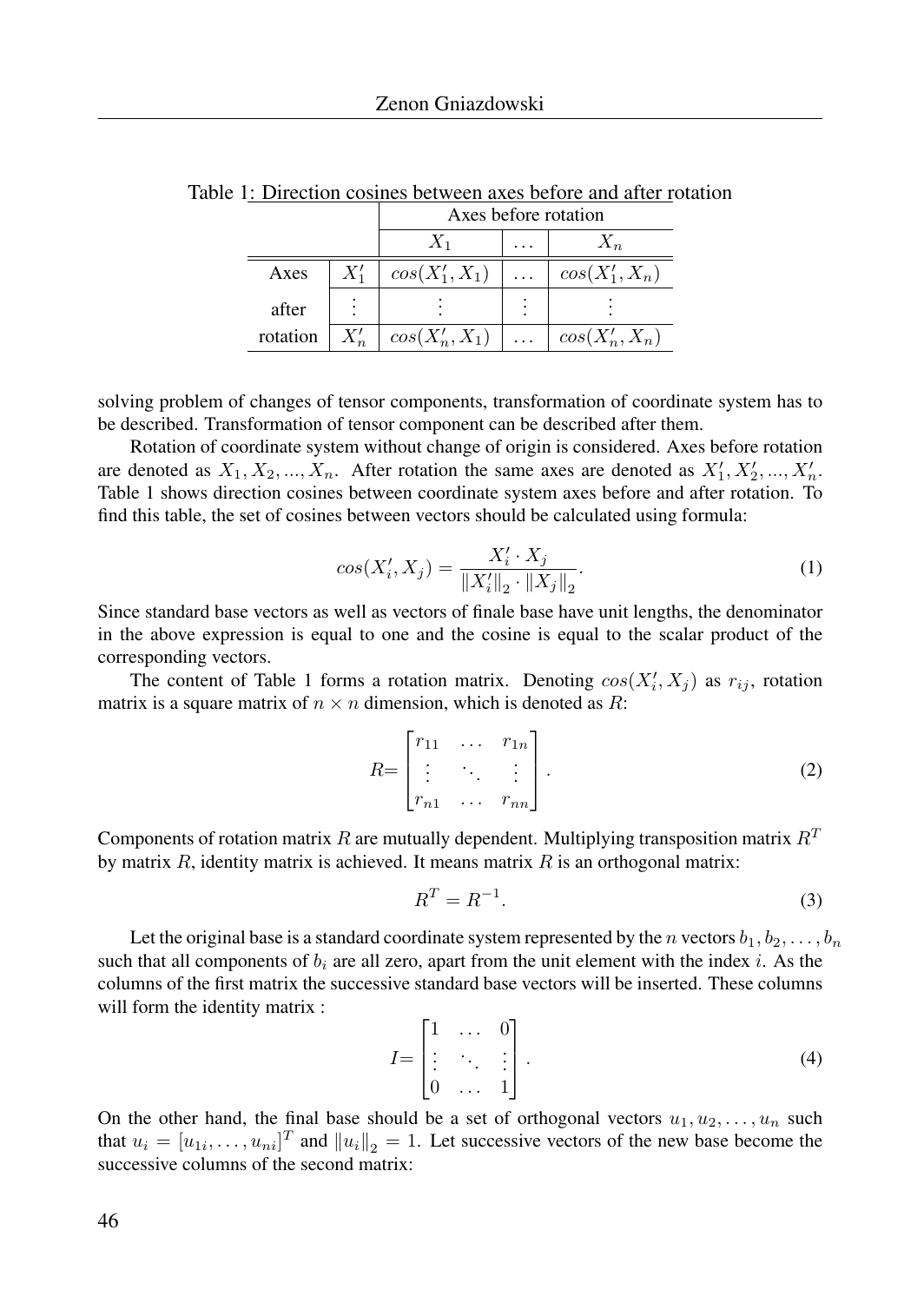|                             | Table 2: Transformation of tensors in matrix notation |                      |                              |  |  |  |  |  |
|-----------------------------|-------------------------------------------------------|----------------------|------------------------------|--|--|--|--|--|
| Rank                        | New components                                        | Old components       | Note                         |  |  |  |  |  |
| of tensor                   | expressed by old                                      | expressed by new     |                              |  |  |  |  |  |
| $\theta$                    | $\varphi'=\varphi$                                    | $\varphi = \varphi'$ | $\varphi, \varphi'$ – scalar |  |  |  |  |  |
|                             | $v' = Rv$                                             | $v = R^T v'$         | $v, v'$ – vector             |  |  |  |  |  |
| $\mathcal{D}_{\mathcal{L}}$ | $C' = R C R^T$                                        | $C = R^T C'R$        | $C, C'$ – second rank tensor |  |  |  |  |  |
|                             |                                                       |                      | expressed as a square matrix |  |  |  |  |  |

Table 2: Transformation of tensors in matrix notation

$$
U = \begin{bmatrix} u_{11} & \dots & u_{1n} \\ \vdots & \ddots & \vdots \\ u_{n1} & \dots & u_{nn} \end{bmatrix} .
$$
 (5)

In the algorithm of finding the product of two matrices, the element with indices  $i$  and  $j$  in the resulting matrix is the scalar product of the  $i$ −th row in the first matrix and the j−th column in the second matrix. Because of the unit lengths of column vectors in matrices (4) and (5), the problem of finding the  $R$  rotation matrix is reduced to finding the product of two matrices:

$$
R = U^T I. \tag{6}
$$

Hence, the transition (rotation) matrix from the primary to the final base is a matrix whose rows are the directional vectors of the final base:

$$
R = UT = \begin{bmatrix} u_{11} & \dots & u_{n1} \\ \vdots & \ddots & \vdots \\ u_{1n} & \dots & u_{nn} \end{bmatrix}.
$$
 (7)

#### 2.2.2 Transformation of tensor component

Vector  $V = [v_1, v_2, \dots, v_n]^T$  is considered in some Cartesian coordinate system. If vector components before rotation are given and transformation  $R$  is known, then it is possible to find the set of vector components in the new coordinate system. If coordinate system is rotated with the use of matrix (2), then vector  $v$  will be observed as a vector  $v'$  with new components  $v' = [v'_1, v'_2, \dots, v'_n]^T$ , in the new coordinate system. The change of vector components is described by the formula [4]:

$$
v' = Rv.\tag{8}
$$

To return from the new coordinate system to the old one, both sides of equation (8) should be multiplied on the left by the inverse (transposition) of matrix  $R$ :

$$
v = R^T v'.\tag{9}
$$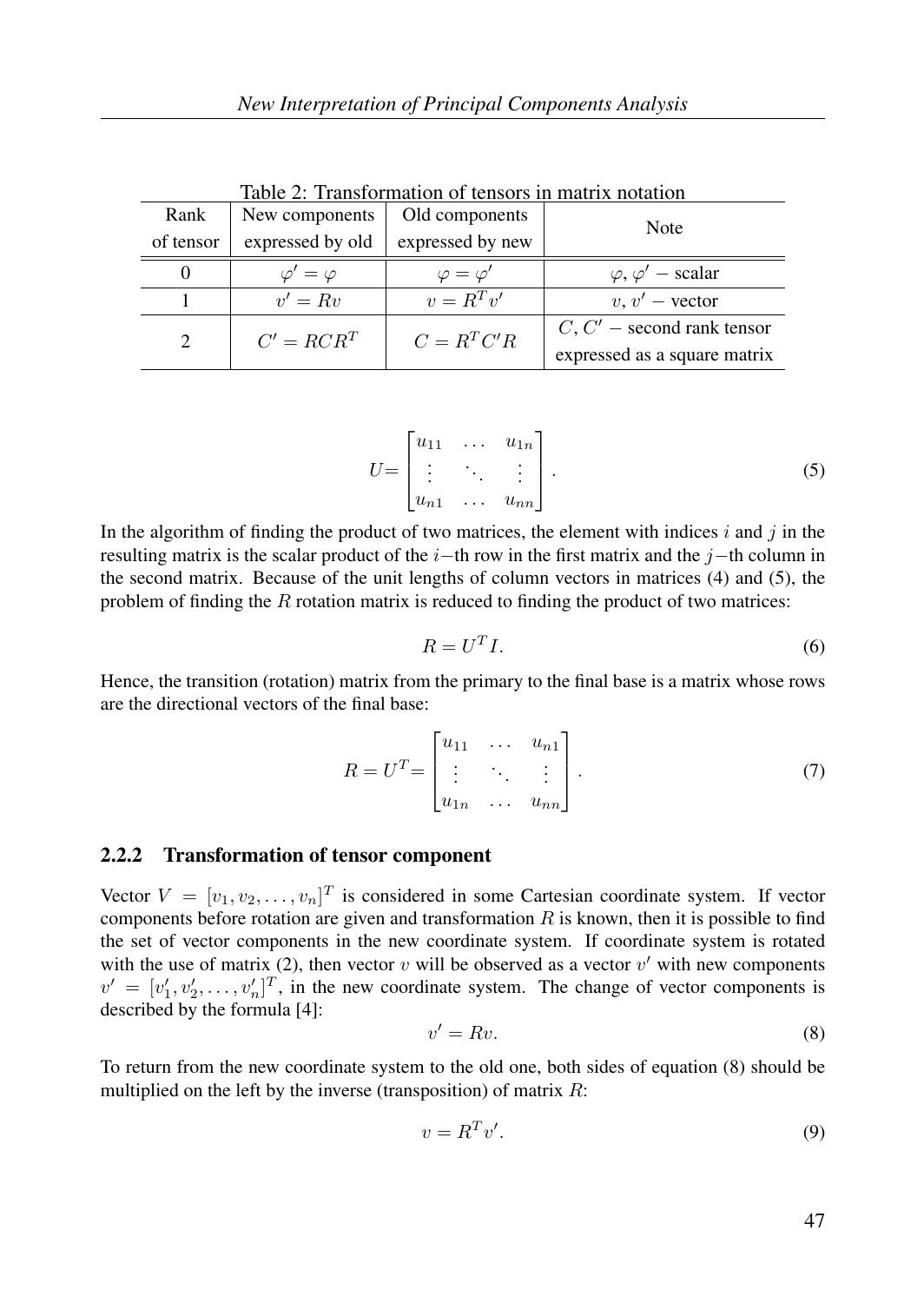

Figure 2: Geometric interpretation of determination coefficient

Since components of vector are dependent on coordinate system, in the same way components of higher rank tensors are also dependent on coordinate system. If coordinate system is rotated then tensor components are changed with this rotation. If tensor components before rotation are given and transformation of coordinate system (2) is known, then it is possible to find the set of tensor components in the new coordinate system. In Table 2, formulas for transformation of tensor components up to rank two are presented [4].

### 2.3 Geometric interpretation of determination coefficient

A measure of the relation between two random variables  $X$  and  $Y$  is the correlation coefficient. Denoting the random components of both variables as  $x = X - \overline{X}$  and  $y = Y - \overline{Y}$ , the correlation coefficient can be expressed as the ratio of the scalar product of these vectors to the product of their lengths:

$$
\rho_{X,Y} = \frac{\sum_{i=1}^{n} x_i y_i}{\sqrt{\sum_{i=1}^{n} x_i^2} \sqrt{\sum_{i=1}^{n} y_i^2}} = \frac{x \cdot y}{\|x\|_2 \cdot \|y\|_2} = \cos(x, y). \tag{10}
$$

This coefficient expresses the cosine of the angle between the random components of both variables [5]. Its square is called the coefficient of determination [6]. In order to present the geometric interpretation of the determination coefficient, the following facts should be noted:

• The standard deviation of the random variable is equal to the root of its variance [7]. This means that a random variable with a unit variance also has a unit standard deviation. This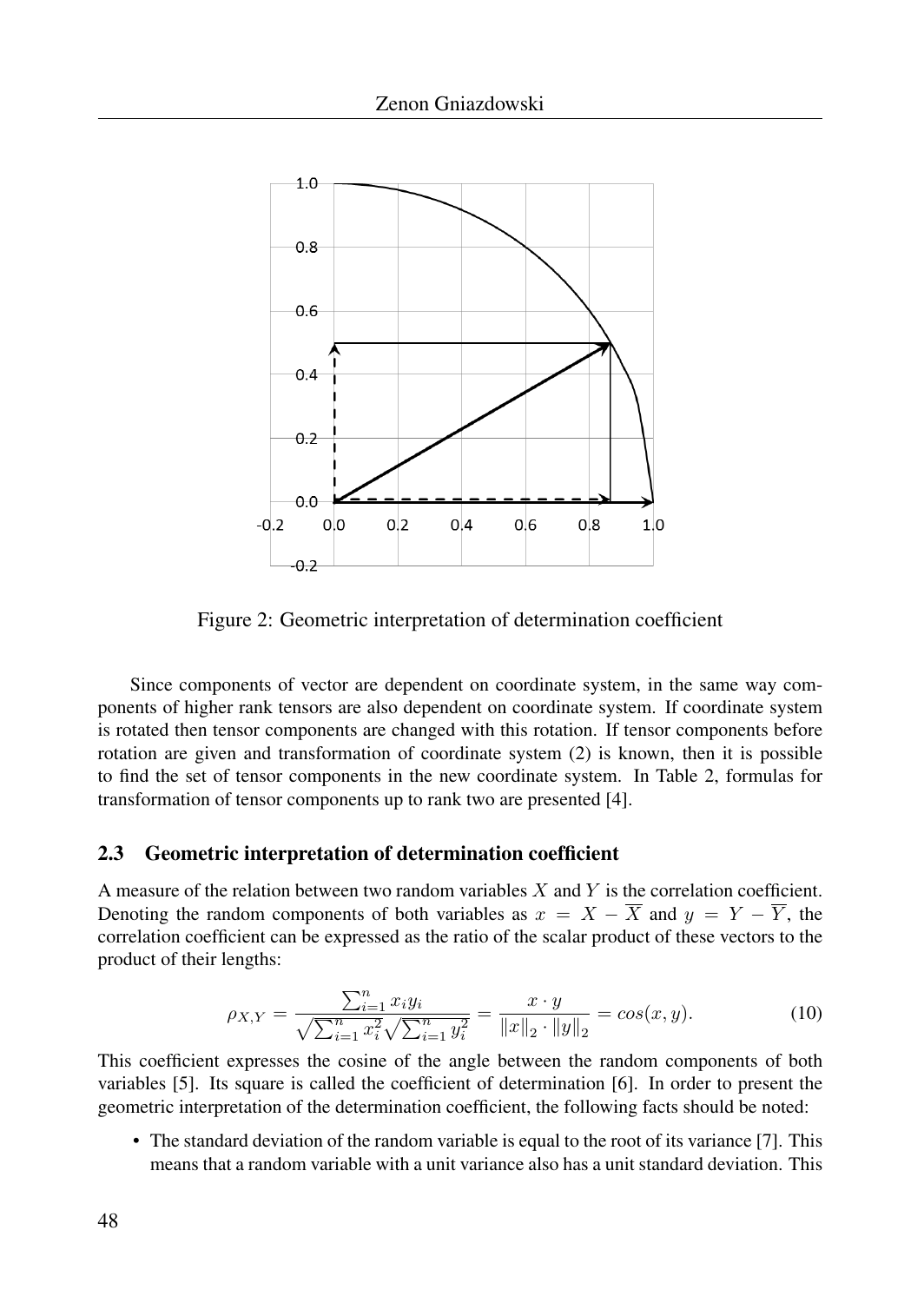fact applies to the standardized random variables.

- If the random variable is a sum of independent random variables, then its variance is equal to the sum of the variances of the added variables [7].
- Standardization of the variable does not affect the value of the correlation coefficient.

Two standardized random variables with known correlation coefficients are considered. Symbolically, they can be represented as vectors of unit lengths placed on a circle with a radius of one (see Fig. 2). The vector lying along the horizontal axis represents the explanatory variable. The vector set at an angle represents the variable to be explained. The angle between these vectors is chosen so that its cosine is equal to the correlation coefficient between these two variables. Lengths of the vectors represent the standard deviations of (standardized) random variables. Squares of lengths of vectors represent the variances of these variables. Since vectors have unit lengths, the cosine (the correlation coefficient) is represented by the length of the projection of the explained vector per the explanatory vector.

There is a question, what part of the variance of the explained variable is represented by the explanatory variable. The ratio of the square of the length of the projection of explained vector per the explanatory vector (on horizontal axis) to the square of the length of the explanatory vector is the coefficient of determination. This coefficient indicates what part of the variance of the explained variable is explained by the variance of the explanatory variable [6]. It is a number from the range  $(0, 1)$ , which can also be expressed in percentages. Because of the symmetry of the determination coefficient, the presented reasoning can be reversed by changing the explained variable with the explanatory variable. From here it can also be said that the coefficient of determination describes the level of a common variance of two correlated random variables.

From Pythagorean theorem, the square of the length of the explained vector can be expressed as a sum of the squares of the lengths of its projections per orthogonal axes (Figure 2). One axis is consistent with the direction of the explanatory vector and the second axis is in the orthogonal direction. Orthogonal projections indicated by dashed lines represent independent random variables. Just as the random variable can be represented as the sum of independent random variables, its variance can be represented as the sum of the variances of these (summed) variables. Just as the vector representing an explained variable can be represented as the sum of its orthogonal components, the square of the length of that vector is the sum of the squares of lengths of those components. Like the ratio of the projection of the explained vector to the explanatory vector is the cosine of the angle between these two vectors, the components of explained vector are the correlation coefficients between the explained variable and the independent explanatory variables represented by the orthogonal vectors.

The above conclusion can be generalized to a multidimensional space. If there is an explained variable and there is a set of explanatory variables, then there is an orthogonal base where the vector representation of the explained variable will have components equal to the correlation coefficients between the explained variable and successive explanatory variables.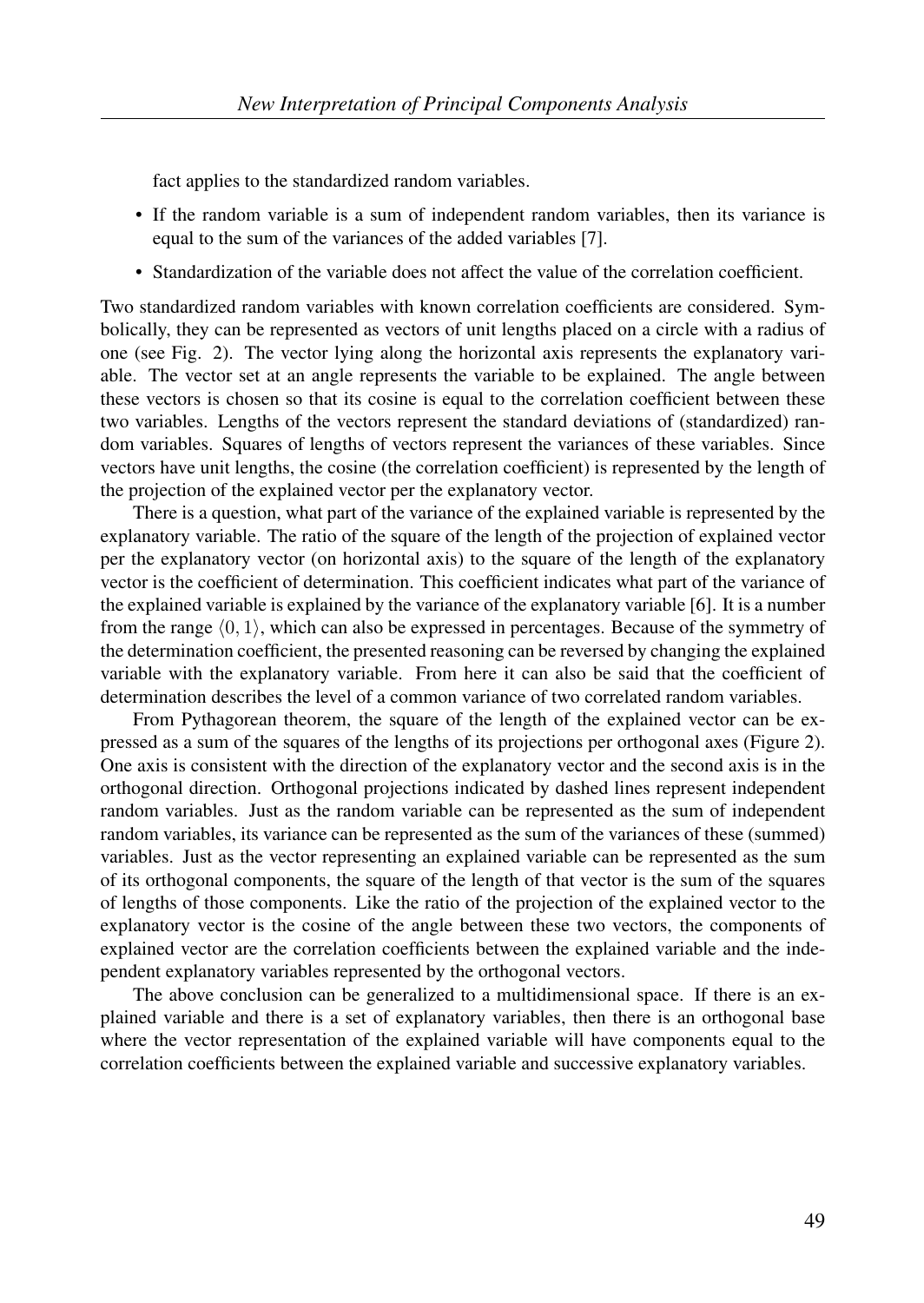| Sepal Length | Sepal Width | Petal Length | Petal Width | Class              |
|--------------|-------------|--------------|-------------|--------------------|
| 5.1          | 3.5         | 1.4          | 0.2         | Iris-setosa        |
| 4.9          | 3           | 1.4          | $0.2\,$     | .                  |
| 4.7          | 3.2         | 1.3          | $0.2\,$     |                    |
|              |             |              |             |                    |
| 6.4          | 3.2         | 4.5          | $1.5\,$     | Iris-versicolor    |
| 6.9          | 3.1         | 4.9          | 1.5         | .                  |
| 5.5          | 2.3         | 4            | 1.3         | .                  |
|              |             |              |             |                    |
| 6.3          | 3.3         | 6            | 2.5         | Iris-virginica     |
| 5.8          | 2.7         | 5.1          | $1.9\,$     | .                  |
| 7.1          | 3           | $5.9\,$      | 2.1         | .                  |
|              |             |              |             |                    |
| 5.845        | 3.121       | 3.770        | 1.199       | Average            |
| 0.833        | 0.480       | 1.773        | 0.763       | Standard deviation |
| 0.693        | 0.230       | 3.143        | 0.582       | Variance           |

Table 3: The data for analysis (in centimeters)

# 3 Principal Component Analysis

The matrix of correlation coefficients is used for finding the principal components. For this correlation matrix, the eigenproblem is solved. Several of the largest eigenvalues can to explain the most of the variation of analysed random variables. The original set of  $n$  mutually correlated random variables can be represented by a smaller set of independent hypothetical variables. This new set contains less variables than the original dataset. That means that there is a space in which several hypotetical variables adequately explain the random behavior of the analyzed primary dataset [1][2].

## 3.1 Data for analysis

As a data for the analysis the flower Iris data proposed by Sir Ronald Fisher in 1930 will be used [8]. On the one hand, these data are not too difficult to analyze. On the other hand, this data are enough to show many aspects of the principal component analysis. This data table contains four columns with correlated numeric data and a fifth column with nominal data. Only numeric columns will be used in this article. Table 3 lists several records of these data. At the bottom of the columns with numbers the mean, standard deviation, and the variance for each column are presented.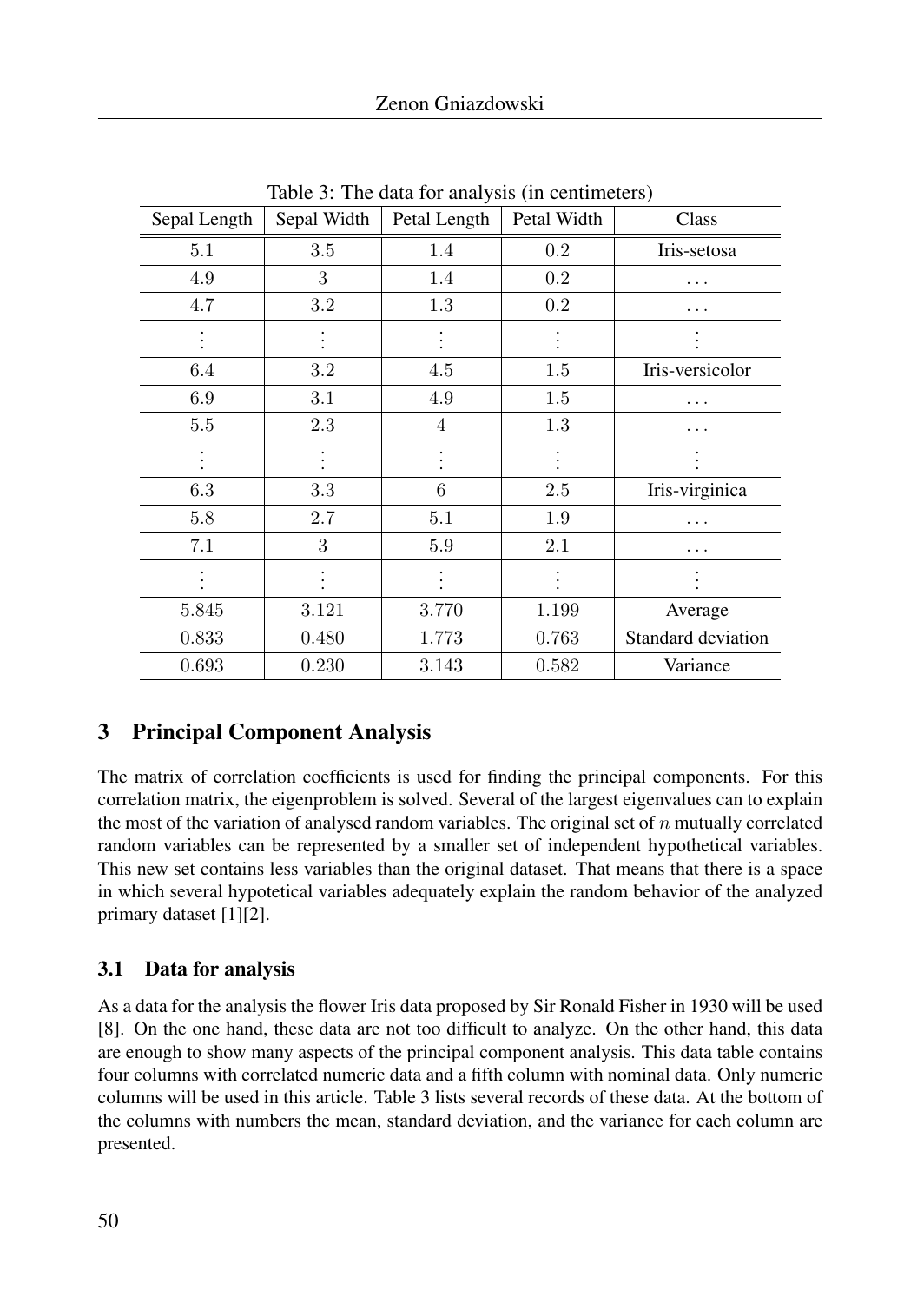|              | radio 1. The matrix of correlation coemercial (coomes) |             |              |             |  |  |  |
|--------------|--------------------------------------------------------|-------------|--------------|-------------|--|--|--|
|              | Sepal Length                                           | Sepal Width | Petal Length | Petal Width |  |  |  |
| Sepal Length |                                                        | $-0.063$    | 0.866        | 0.816       |  |  |  |
| Sepal Width  | $-0.063$                                               |             | $-0.321$     | $-0.300$    |  |  |  |
| Petal Length | 0.866                                                  | $-0.321$    |              | 0.959       |  |  |  |
| Petal Width  | 0.816                                                  | $-0.300$    | 0.959        |             |  |  |  |

Table 4: The matrix of correlation coefficient (cosines)

Table 5: The matrix of significance levels

|              | Sepal Length | Sepal Width | Petal Length | Petal Width |
|--------------|--------------|-------------|--------------|-------------|
| Sepal Length |              | 0.446       | 0.000        | 0.000       |
| Sepal Width  | 0.446        |             | 0.000        | 0.000       |
| Petal Length | 0.000        | 0.000       |              | 0.000       |
| Petal Width  | 0.000        | 0.000       | 0.000        |             |

Table 6: The matrix of angles given in degrees

|              | Sepal Length | Sepal Width | Petal Length | Petal Width |
|--------------|--------------|-------------|--------------|-------------|
| Sepal Length |              | 93.59       | 30.05        | 35.29       |
| Sepal Width  | 93.59        |             | 108.74       | 107.47      |
| Petal Length | 30.05        | 108.74      |              | 16.44       |
| Petal Width  | 35.29        | 107.47      | 16.44        |             |

Table 7: The matrix of determination coefficients

|              | Sepal Length | Sepal Width | Petal Length | Petal Width |
|--------------|--------------|-------------|--------------|-------------|
| Sepal Length | 100.00%      | $0.39\%$    | 74.93%       | 66.63%      |
| Sepal Width  | $0.39\%$     | 100.00%     | 10.32\%      | $9.01\%$    |
| Petal Length | 74.93%       | 10.32\%     | 100.00%      | 91.99%      |
| Petal Width  | 66.63%       | $9.01\%$    | 91.99%       | 100.00%     |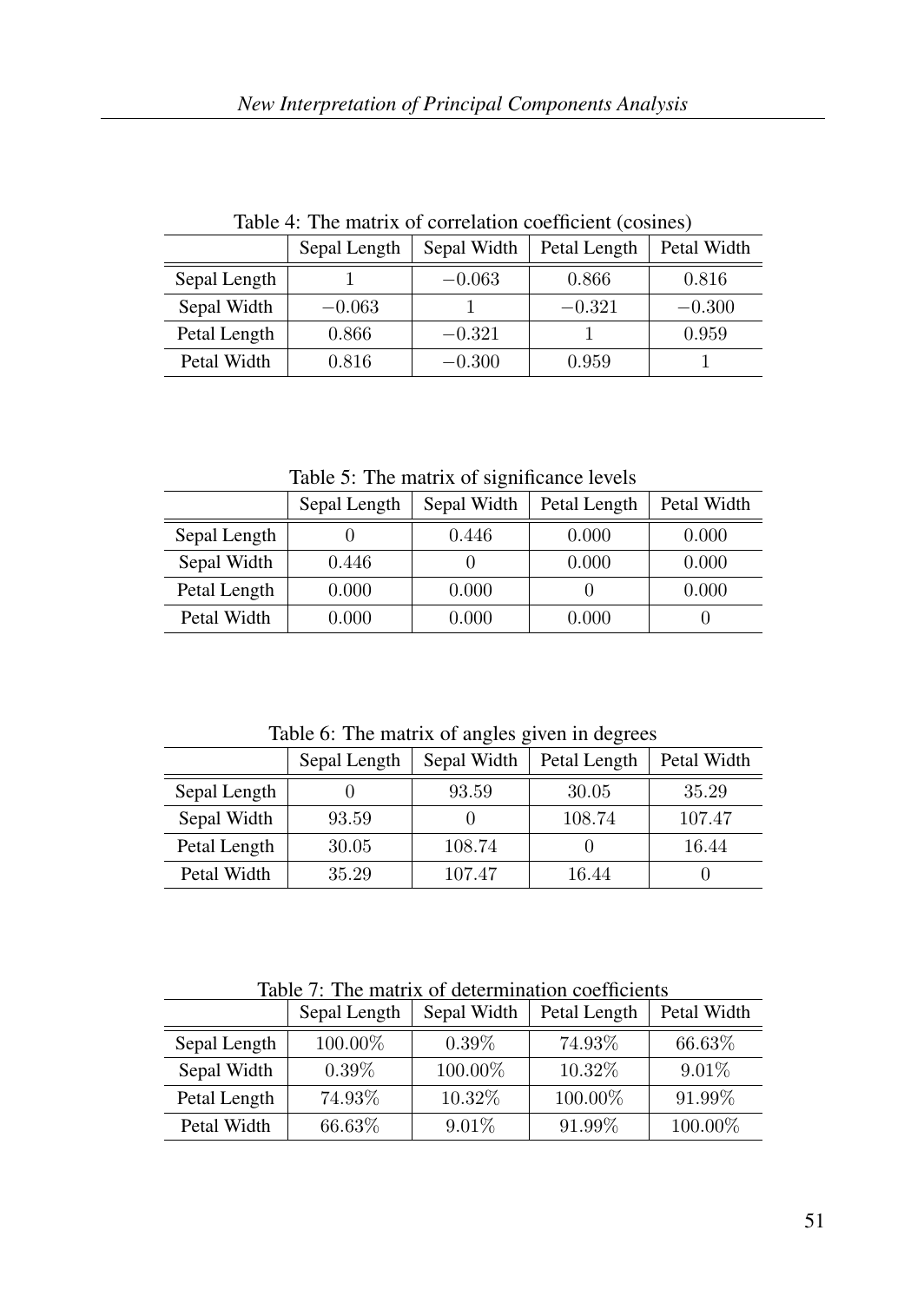

Figure 3: Rotation of the coordinate system. The point surrounded by the square will have different coordinates in the standard coordinate system (the axes marked with solid lines) and in the system of eigrnvectors (the axes marked with dashed lines)

For considered data the matrix of correlation coefficients was calculated (Table 4). The significance level [5] for each correlation coefficient was also examined (Table 5). Except in one case, all correlations are significant on the level less than 0.001. Table 6 shows the angles in degrees calculated on the basis of the cosine (correlation coefficients) between the components of the considered random variables [5]. Angles close to the right angle confirms the strong independence of random variables. Angles of close to zero or 180 degrees confirm the strong dependence of random variables. The table shows that the second variable (Sepal Width) is almost orthogonal to the other variables. On the basis of the matrix of correlation coefficients were also found corresponding coefficients of determination [6]. Table 7 shows the results given as a percentage. The coefficients of determination between the second and the other variables do not exceed 11%. On the other hand, the determination coefficients between the first, third and fourth variables are not less than 66%

### 3.2 Reconstruction of principal components

Based on the matrix of correlation coefficients, the principal components were analyzed. As a result of the solution of the problem, the correlation coefficient matrix was diagonalized.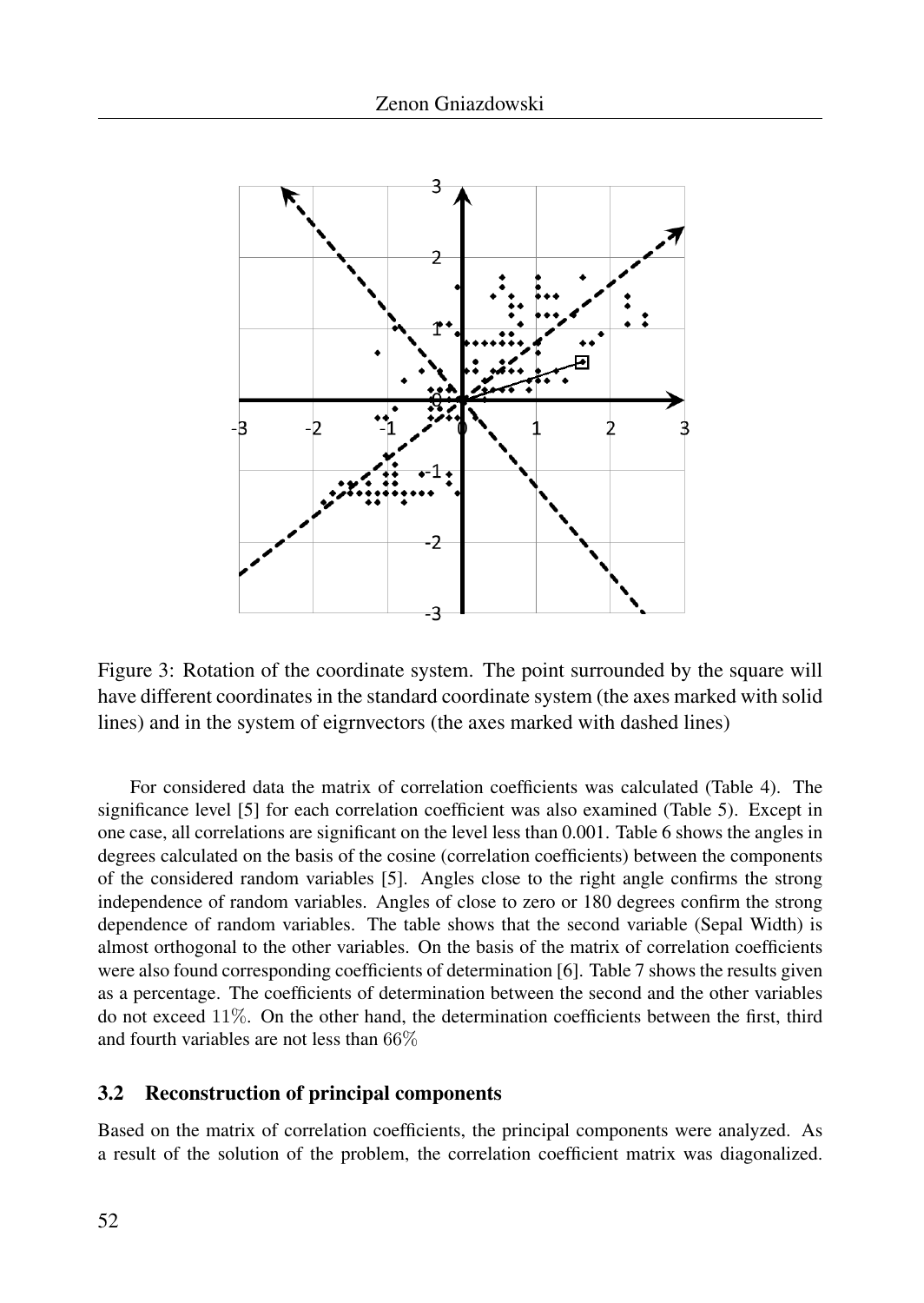| raone of Elgenvectors in condition |       |          |          |  |  |  |  |
|------------------------------------|-------|----------|----------|--|--|--|--|
| 0.534                              | 0.317 | 0.757    | 0.203    |  |  |  |  |
| $-0.213$                           | 0.948 | $-0.229$ | $-0.066$ |  |  |  |  |
| 0.584                              | 0.026 | $-0.212$ | $-0.783$ |  |  |  |  |
| 0.573                              | 0.030 | $-0.574$ | 0.584    |  |  |  |  |

Table 8: Eigenvectors in columns

| No.                | $p_{c1}$ | $p_{c2}$ | $p_{c3}$ | $p_{c4}$ |
|--------------------|----------|----------|----------|----------|
|                    | $-2.184$ | 0.393    | $-0.176$ | 0.048    |
| 2                  | $-2.091$ | $-0.674$ | $-0.233$ | 0.068    |
| 3                  | $-2.341$ | $-0.356$ | 0.033    | 0.036    |
|                    |          |          |          |          |
| Average            | 0.000    | 0.000    | 0.000    | 0.000    |
| Standard deviation | 1.694    | 0.984    | 0.398    | 0.181    |
| Variance           | 2.868    | 0.967    | 0.159    | 0.033    |

The following eigenvalues were obtained: 2.849, 0.961, 0.158 and 0.033. The corresponding eigenvectors with length reduced to the unity are shown in the columns in Table 8. The order of eigenvectors corresponds to eigenvalues sorted from largest to smallest. Orthogonal eigenvectors represent the new base in which the primary random variables will be represented. Transposed matrix of eigenvectors creates an orthogonal rotation matrix (7). This matrix will be used to find mutually independent principal components.

Each row in the table of standardized primary variables (Table 3) is a vector representing one point in the primary variables space. Its projection to the eigenvectors (new axes of the system) will give a point in the principal components space. Denoting by  $a<sup>T</sup>$  the row from the standardized primary data (Table 3) and by  $p<sup>T</sup>$  the unknown row in the principal components space, and using the matrix  $R$ , we can accomplish this in the following way:

$$
p^T = Ra^T. \tag{11}
$$

Transformation (11) is equivalent to the rotation of the standard coordinate system (standard base) to the coordinate system defined by the eigenvectors. Before the rotation the row vector is known in the standard base as the vector  $a^T$ . After making the transformation (11), its description is found in the base of eigenvectors. For example, in Figure 3, the point (surrounded by a square) with coordinates  $(1, 632, 0.528)$  in the standard coordinate system, after rotation of this system becomes a point with coordinates  $(1, 899, -0.243)$ . Repeating procedure  $(11)$ for all points in the space of standardized primary variables gives all points in the space of principal components. Table 9 shows several objects in the spaces of principal components. At the bottom of this table are given mean values, standard deviations and variances for each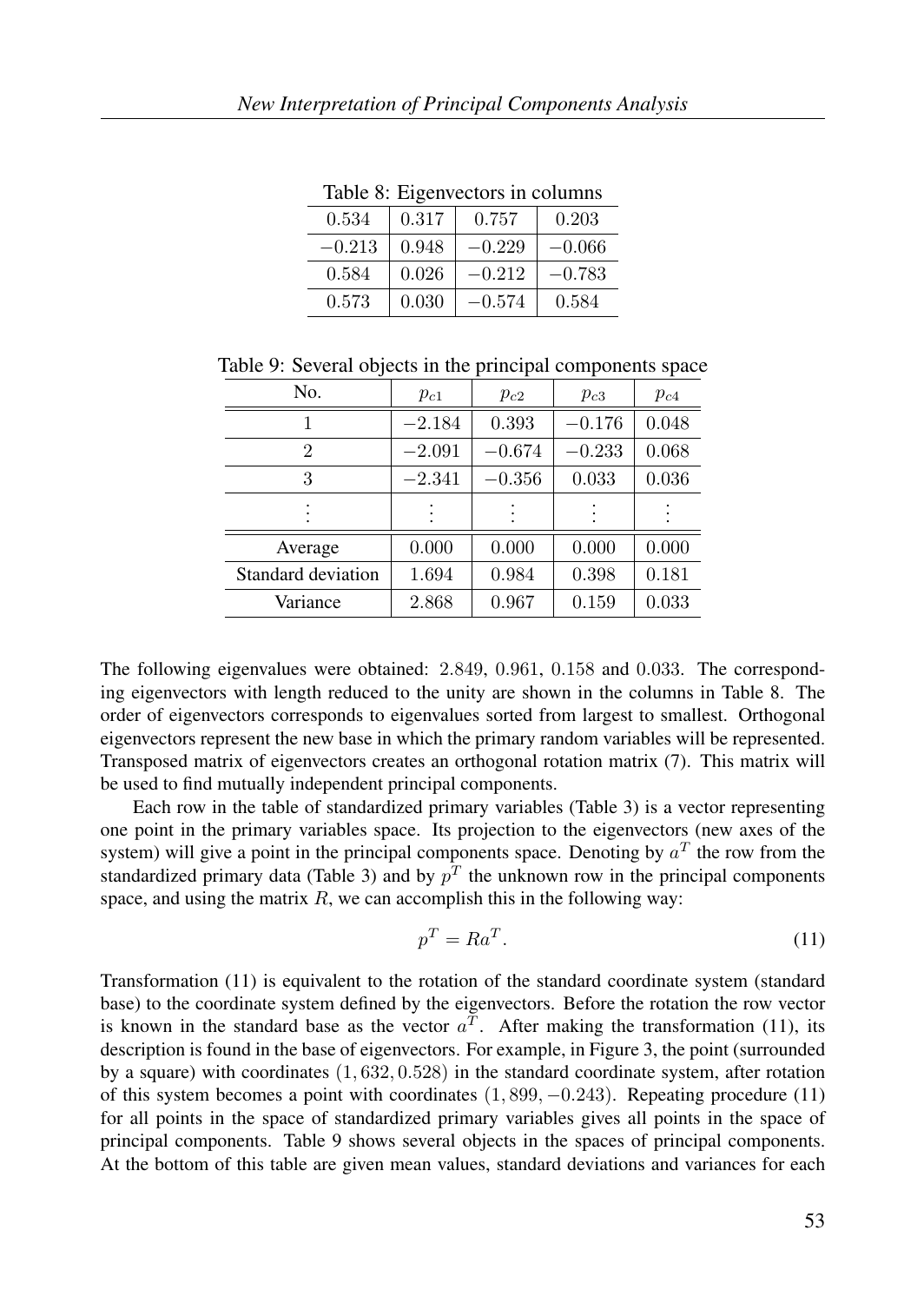

Figure 4: The scree plot

|                |  |  |  | Table 10: The percentage of variance explained by the successive principal components |
|----------------|--|--|--|---------------------------------------------------------------------------------------|
| (in brief: PC) |  |  |  |                                                                                       |

| No.            | Eigenvalue | Cumulative  | Percentage of variance | Cumulative             |  |
|----------------|------------|-------------|------------------------|------------------------|--|
|                |            | eigenvalues | explained by each PC   | percentage of variance |  |
|                | 2.849      | 2.849       | 71.22\%                | 71.22%                 |  |
| $\overline{2}$ | 0.961      | 3.810       | 24.02%                 | 95.24\%                |  |
| 3              | 0.158      | 3.967       | 3.94%                  | 99.19%                 |  |
|                | 0.033      | 4.000       | $0.81\%$               | 100.00%                |  |

column. It is noted that the variances of each variable  $p_{c1}, \ldots, p_{c4}$  are (with an accuracy of calculation errors) equal to the previously obtained eigenvalues.

## 3.3 Choosing a subset of principal components

An important issue is the choice of the amount of the extracted principal components. Various criteria are used for this purpose [2]:

- Percentage criterion of the part of the variance which is explained by the principal components. It is assumed that there are so many principal components that the sum of the eigenvalues associated with the successive principal component is not less than the established threshold relative to the trace of the correlation coefficient matrix.
- Criterion of a scree plot (see Fig. 4). The plot shows the successive eigenvalues, from largest to smallest. Its shape resembles a scree. It is as many principal components as eigenvalues located on the slope of the scree.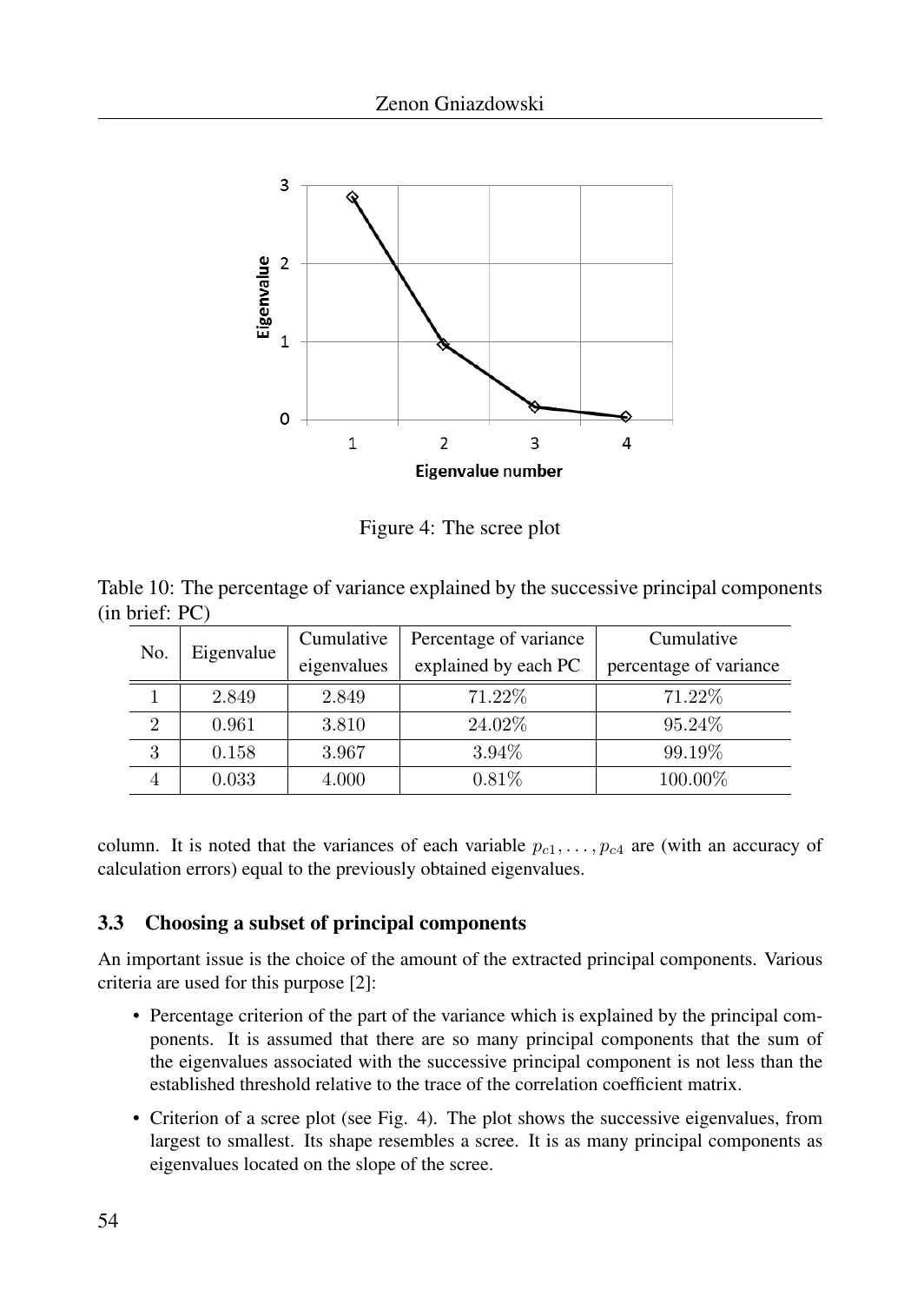|          | Sepal Length | Sepal Width | Petal Length | Petal Width |
|----------|--------------|-------------|--------------|-------------|
| $p_{c1}$ | 0.901        | $-0.359$    | 0.986        | 0.968       |
| $p_{c2}$ | 0.311        | 0.929       | 0.025        | 0.030       |
| $p_{c3}$ | $-0.301$     | 0.091       | 0.084        | 0.228       |
| $p_{c4}$ | 0.037        | $-0.012$    | –0.141       | 0.105       |

Table 11: Correlation coefficients between primary variables and principal components

Table 12: Determination coefficients between primary variables and principal components

|          | Sepal Length | Sepal Width | Petal Length | Petal Width | Σ     |
|----------|--------------|-------------|--------------|-------------|-------|
| $p_{c1}$ | 0.812        | 0.129       | 0.972        | 0.936       | 2.849 |
| $p_{c2}$ | 0.097        | 0.863       | 0.001        | 0.001       | 0.961 |
| $p_{c3}$ | 0.090        | 0.008       | 0.007        | 0.052       | 0.158 |
| $p_{c4}$ | 0.001        | 0.000       | 0.020        | 0.011       | 0.033 |
| $\Sigma$ | 1.000        | 1.000       | 1.000        | 1.000       | 4.000 |

• Criterion of eigenvalue. The number of principal components is equal to the number of eigenvalues of not less than one.

Because each of the above criteria may suggest another number of components, the final decision about their numbers is taken by the human. Table 10 shows eigenvalues, cumulative eigenvalues, the percentage of variance explained by the principal components, and the cumulative percentage of the variance. This table shows that two principal components carry over 95% of the information contained in primary variables. Also, the scree plot shows that there are two values on its slope, while the other two are off the slope. According to the eigenvalue criterion, the second eigenvalue is slightly less than unity. By analyzing all the criteria for selecting the principal components presented above, it can be concluded that two principal components can be selected for representation of statistical behavior of a set of analyzed variables. Such a quantity sufficiently explains at least 95% of their variance.

# 4 Expandability of PCA capabilities

Formula (11) made it possible to find the principal components based on the standardized primary variables. In order to interpret the obtained results, correlation coefficients between primary variables and principal components were calculated (Table 11). Based on the correlation, appropriate coefficients of determination were calculated. For the given coefficients of determination the sums of the elements in columns and rows were calculated too (Table 12).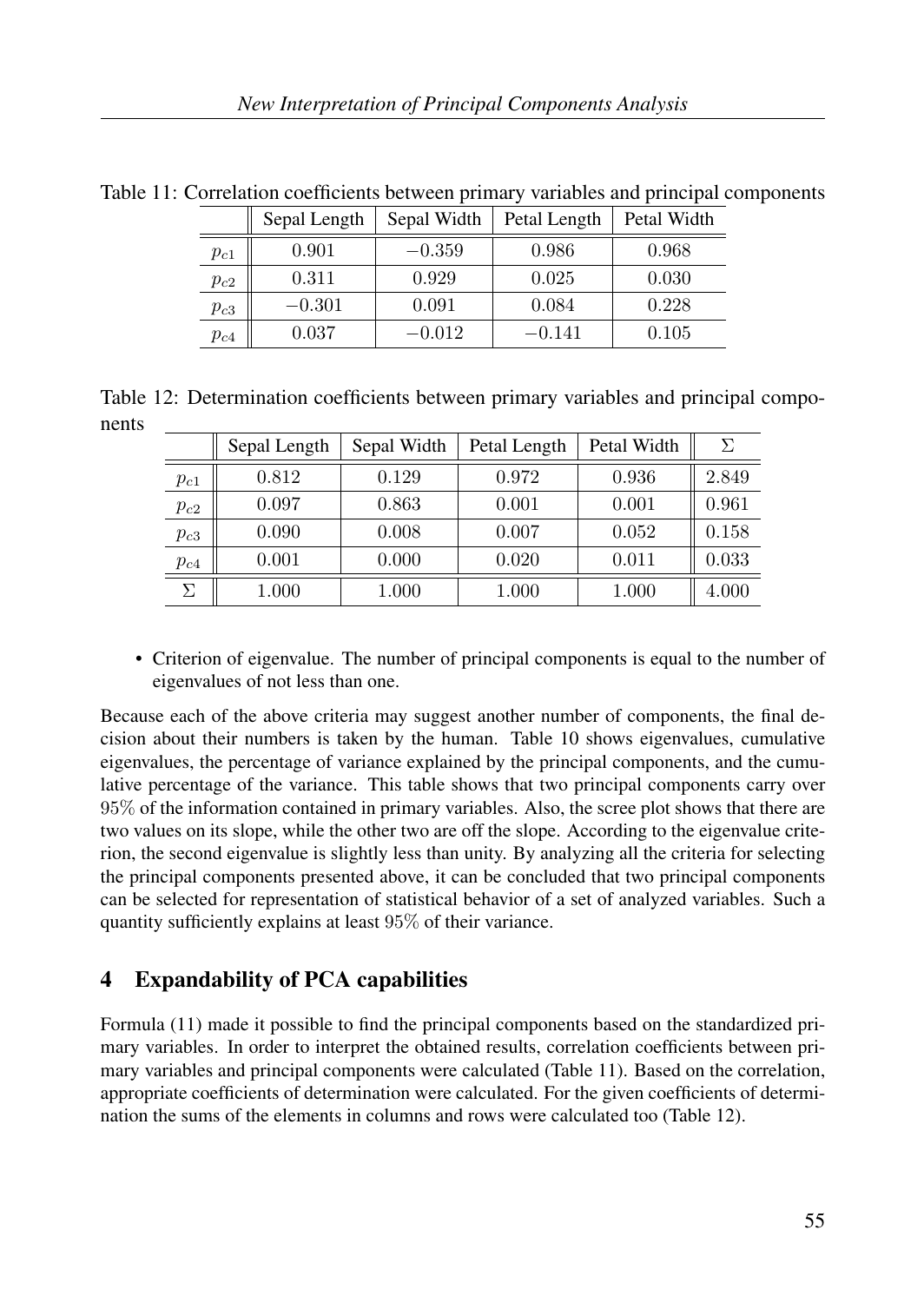### 4.1 New interpretation of PCA in virtual vector space

The columns in the Tables 11 and 12 refer to standardized primary variables. On the other hand, rows in Tables 11 and 12 refer to the principal components. The consistent mutual analysis of both tables allows to find a new geometric interpretation of the principal component method.

#### 4.1.1 Standardized primary variables - analysis of columns

Elements in the columns of Table 12 sum to the unity, which is the variance of subsequent standardized primary variables. This means that the standardized primary variable is the sum of independent variables, and its variance is equal to the sum of variances of those variables (see Sec. 2.3). It can be said that standardized primary variables divide their variance between independent principal components. For example, a standardized variable Sepal Length divides its variance between four mutually independent principal components  $p_{c1}$ ,  $p_{c2}$ ,  $p_{c3}$  as well as  $p_{c4}$ . About 81% of the variance of the variable Sepal Length is a part of the principal component  $p_{c1}$ , almost 10% is a part of  $p_{c2}$ , about 9% is passed to the principal component  $p_{c3}$ , and the remainder of variance (less than 1%) is a part of  $p_{c4}$ .

The following columns of Table 11 are the correlation coefficients between successive primary variables, and independent principal components. Figure 2 shows that the correlation coefficient can be interpreted as a projection of a unit length vector per axis of the coordinate system. This projection is one of the vector components. Consequently, the correlation coefficients in a given column can be treated as components of a vector. If the correlation coefficients in a given column of Table 11 are taken as vector components, then by the Pythagorean theorem the sum of the squares of the vector projections lengths per perpendicular axes equals the square of the length of this vector.

Principal components are associated with eigenvectors. The components of subsequent column vectors in Table 11 are projections for orthogonal eigenvectors. This means that primary variables are represented as vectors described in the base of eigenvectors. These vectors are columns in the matrix  $A'$ :

$$
A' = \begin{pmatrix} 0.901 & -0.359 & 0.986 & 0.968 \\ 0.311 & 0.929 & 0.025 & 0.030 \\ -0.301 & 0.091 & 0.084 & 0.228 \\ 0.037 & -0.012 & -0.141 & 0.105 \end{pmatrix}
$$
(12)

#### 4.1.2 Principal components - analysis of rows

The elements in the rows of Table 12 sums to eigenvalues that are the variances of the principal components. The variance of the given principal component consists of mutually independent (orthogonal) parts of the variance of the standardized primary variables. This means that this principal component consists of the sum of independent random variables, and its variance is equal to the sum of the variances of those variables. And so, to the variance of the principal component  $p_{c1}$  the variables Sepal Length, Petal Length as well as Petal Width give the most.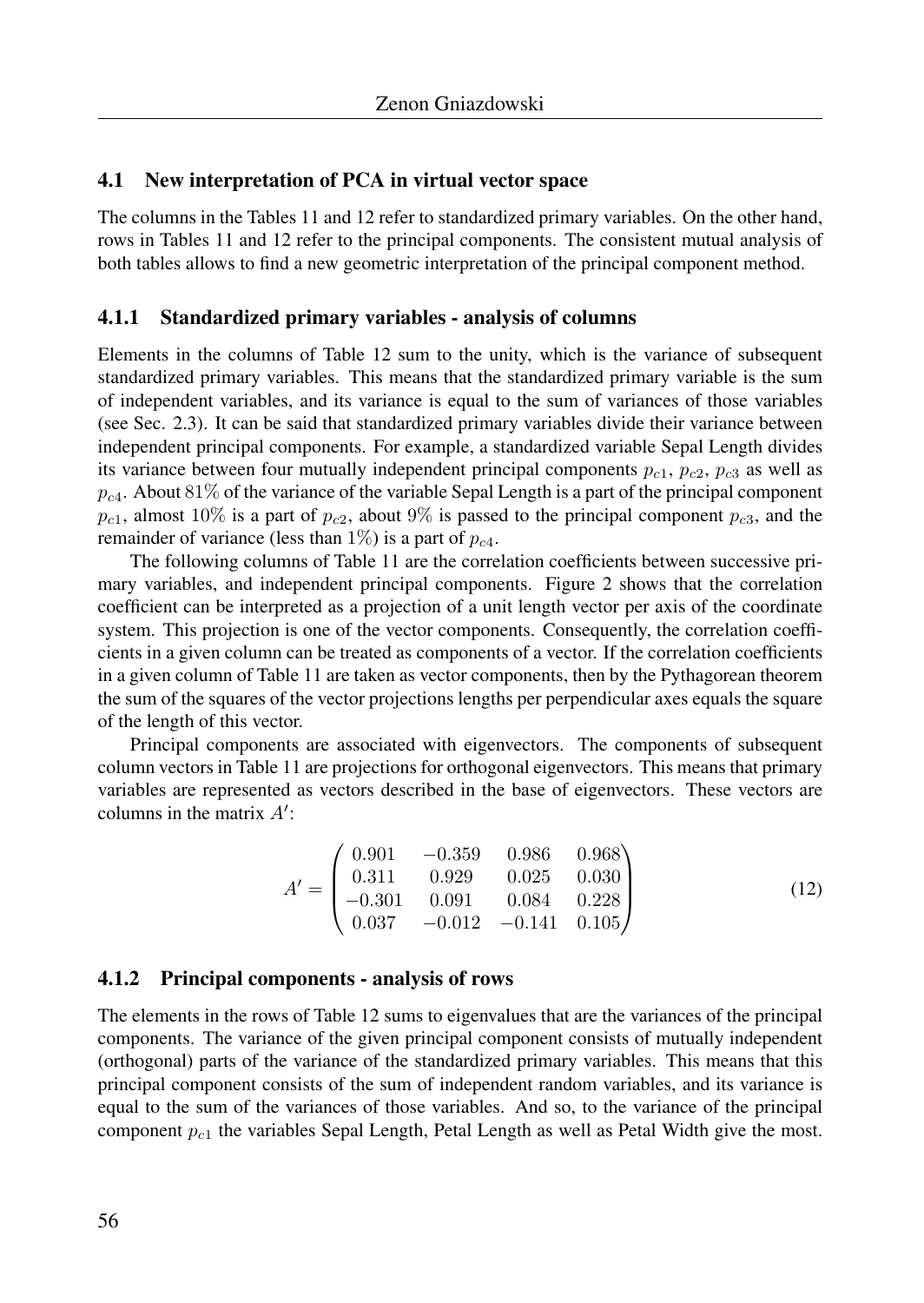To the variance of the principal component  $p_{c2}$  contributes most variable Sepal Width. The variances of the principal components  $p_{c3}$  and  $p_{c4}$  are much less than the variances of the principal components  $p_{c1}$  and  $p_{c2}$ .

In the subsequent rows of Table 11 there are coefficients of correlation between successive principal components and primary variables. By virtue of Pythagorean theorem, the sum of the squares of these components is equal to the square of the length of the vector (Table 12). These are equal to the eigenvalues, so they are equal to variances of consecutive principal components.

Primary variables are associated with a standard base. Components of consecutive row vectors are projections on the orthogonal axes of the standard base. This means that the principal components are represented as vectors in the standard base. Rows in Table 11 are columns in the matrix P:

$$
P = \begin{pmatrix} 0.901 & 0.311 & -0.301 & 0.037 \\ -0.359 & 0.929 & 0.091 & -0.012 \\ 0.986 & 0.025 & 0.084 & -0.141 \\ 0.968 & 0.030 & 0.228 & 0.105 \end{pmatrix}
$$
(13)

## 4.1.3 Vector representation of both standardized primary variables and principal components

As a consequence of the analysis, it was shown that both the standardized primary variables and the principal components can be seen as a vectors described in some bases. The columns in Table 11 are vectors representing standardized primary variables in the eigenvectors base. These columns form the matrix  $A'$ . On the other hand, the rows in Table 11 are vectors representing the principal components in the standard base. The transposition of the rows of Table 11 forms the matrix  $P$ . Between the representation of the standardized primary variables (matrix  $A'$  in the base of eigenvectors) and the representation of the principal components (Matrix  $P$  in standard base) there is a relation:

$$
A' = P^T. \tag{14}
$$

For vectors representing standardized primary variables, the natural base is the standard base. For vectors representing principal components, the natural base is the base of the eigenvectors. The question is: What is their character in their natural bases.

**Standardised primary variables in the natural base** It is known representation  $A'$ of the standardized primary variables (12) in the base of eigenvectors. On the other hand, it has been shown that the eigenvectors are the rows of a rotation matrix  $R$ . This matrix (or its transposition) describes the transition between the standard base and the eigenvectors base. The equation (9) was used to find description of matrix  $A$  in the standard base:

$$
A = R^T A'.\tag{15}
$$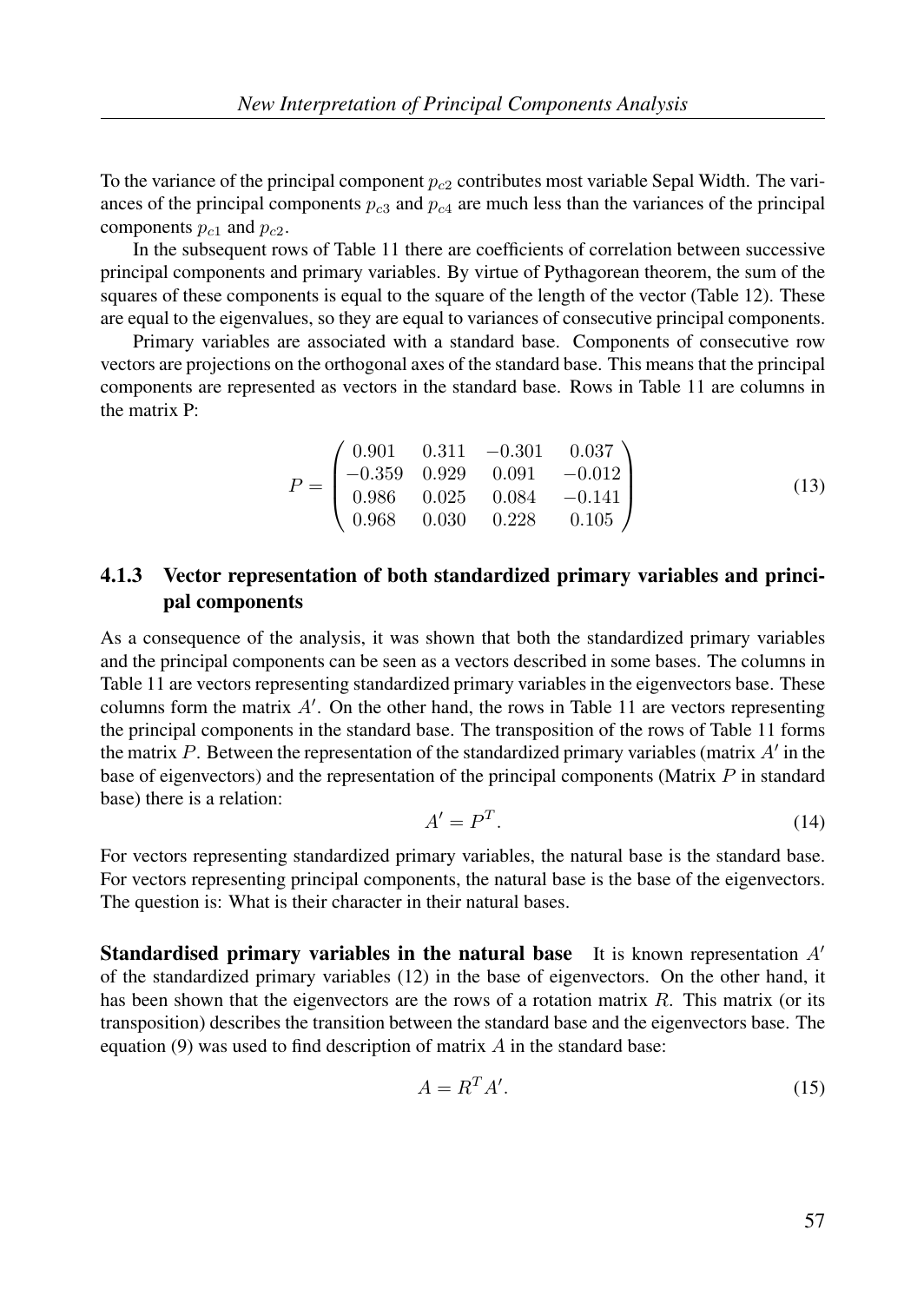As a result of this transformation, the symmetric matrix A was obtained:

$$
A = \begin{pmatrix} 0.815 & 0.032 & 0.442 & 0.375 \\ 0.032 & 0.978 & -0.157 & -0.132 \\ 0.442 & -0.157 & 0.705 & 0.532 \\ 0.375 & -0.132 & 0.532 & 0.748 \end{pmatrix}
$$
 (16)

**Principal components in the natural base** For vectors representing principal components, the natural base is the base of eigenvectors. Vectors describing these principal components in the standard base are known. These vectors forms the matrix  $P$ . To find the representation of the principal components in the eigenvectors base, formula (8) was used:

$$
P' = RP.\tag{17}
$$

As a result, the diagonal matrix  $P'$  was obtained:

$$
P' = \begin{pmatrix} 1.688 & 0.000 & 0.000 & 0.000 \\ 0.000 & 0.980 & 0.000 & 0.000 \\ 0.000 & 0.000 & 0.397 & 0.000 \\ 0.000 & 0.000 & 0.000 & 0.180 \end{pmatrix}
$$
(18)

When the matrix (18) is raised to the square, on its diagonal appear the variances of the principal components. This means that the squares of the lengths of the vectors representing the principal components are equal to the variances of these principal components. Obtained result is consistent with intuition:

- The principal components are represented by orthogonal vectors conforming to the directions of eigenvectors.
- The values on the diagonal are equal (with precision of numerical errors) to the standard deviations of the principal components.

#### 4.1.4 Ability to reconstruction of correlation matrix

It is assumed that in matrix A containing vectors representing standardized primary variables, complete information is provided about the statistical properties of these variables. Therefore, using this matrix, correlation coefficients between variables can be recreated. Correlation coefficients have the interpretation of cosines of angles. If the coordinates of individual vectors in a certain base are given, the cosines between the vectors can be found. Since vectors representing standardized primary variables have unit lengths, the corresponding cosines are equal to the scalar product of the corresponding vectors. Therefore, using the vector representation of the primary variables  $A$ , the matrix  $C$  containing the correlation coefficients of the primary variables can be calculated by performing the following matrix multiplication:

$$
C = A^T A. \tag{19}
$$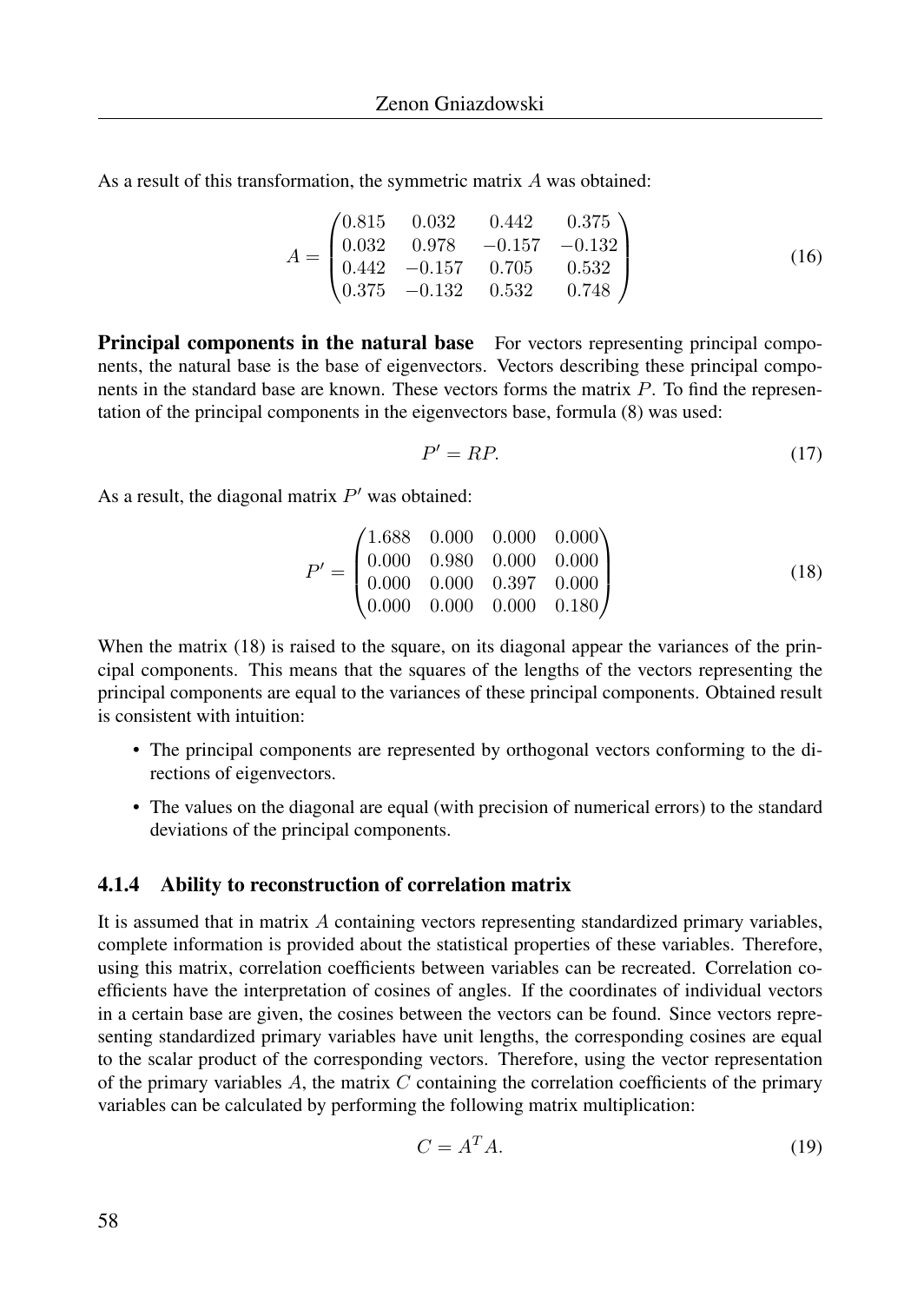| raoic 15. Level of reconstruction of primary variables |              |             |              |             |                |  |  |
|--------------------------------------------------------|--------------|-------------|--------------|-------------|----------------|--|--|
|                                                        | Sepal Length | Sepal Width | Petal Length | Petal Width | Average in row |  |  |
| $p_{c1}$                                               | 81.17%       | 12.88%      | 97.23\%      | 93.61\%     | 71.22\%        |  |  |
| $p_{c2}$                                               | $9.65\%$     | 86.28%      | $0.06\%$     | $0.09\%$    | 24.02\%        |  |  |
|                                                        | 90.82%       | 99.16%      | 97.29%       | 93.70%      | 95.24\%        |  |  |

Table 13: Level of reconstruction of primary variables

This formula is analogous to the formula (10) for the correlation coefficient of two random variables with a precision of skipped product of the lengths of vectors.

It should be noted that the operation (19) can be performed both for vectors represented in the standard base (columns of the matrix  $(16)$ ) as well as in the base formed by the eigenvectors (columns of the matrix (12)).

### 4.2 The level of explanation of primary variables

Proposed in section 3.2 two principal components will adequately explain at least 95% of the variance of the set of analyzed variables. The level of explanation of primary variables by the selected two principal components applies to all variables, not to individual variables. On the other hand, it can be expected that the variance of each primary variable will be explained by selected principal components to varying degrees. Since Table 10 refers to all variables rather than to individual variables, additional analysis using determination coefficients is therefore needed. By reducing the determination coefficient table (Table 12) to two rows and giving results in percent (Table 13), you can estimate the level of reproduction of the variance of primary variables by the selected principal components. Thus, the first primary variable will be retained in more than 90 percent, the second variable in over 99 percent, the third variable in over 97 percent, and the fourth variable in over 93 percent. For individual primary variables, the loss of information is less than 10%, less than 1%, less than 3%, and less than 7%, respectively. It can also be seen that average values in the rows (last column in Table 13) are identical to the percentage values in the columns in Table 10. The first two values agree with the percent variance explained by the principal components  $p_{c1}$  and  $p_{c2}$ , and the third value agrees with the corresponding cumulative value (the cumulative percentage of the variance for two principal components). This means that the result of 95% obtained in Table 10 is only the average result for all variables. The use of this criterion refers to the mean level of explanation of the variables.

In practice it may happen that some of the primary variables will be underrepresented. An additional criterion for selecting the appropriate number of principal components should therefore be used. This criterion should take into account the level of reconstruction of individual primary variables, as in the last row in Table 13. The number of principal components should be such that the representation level of each variable is at least satisfactory.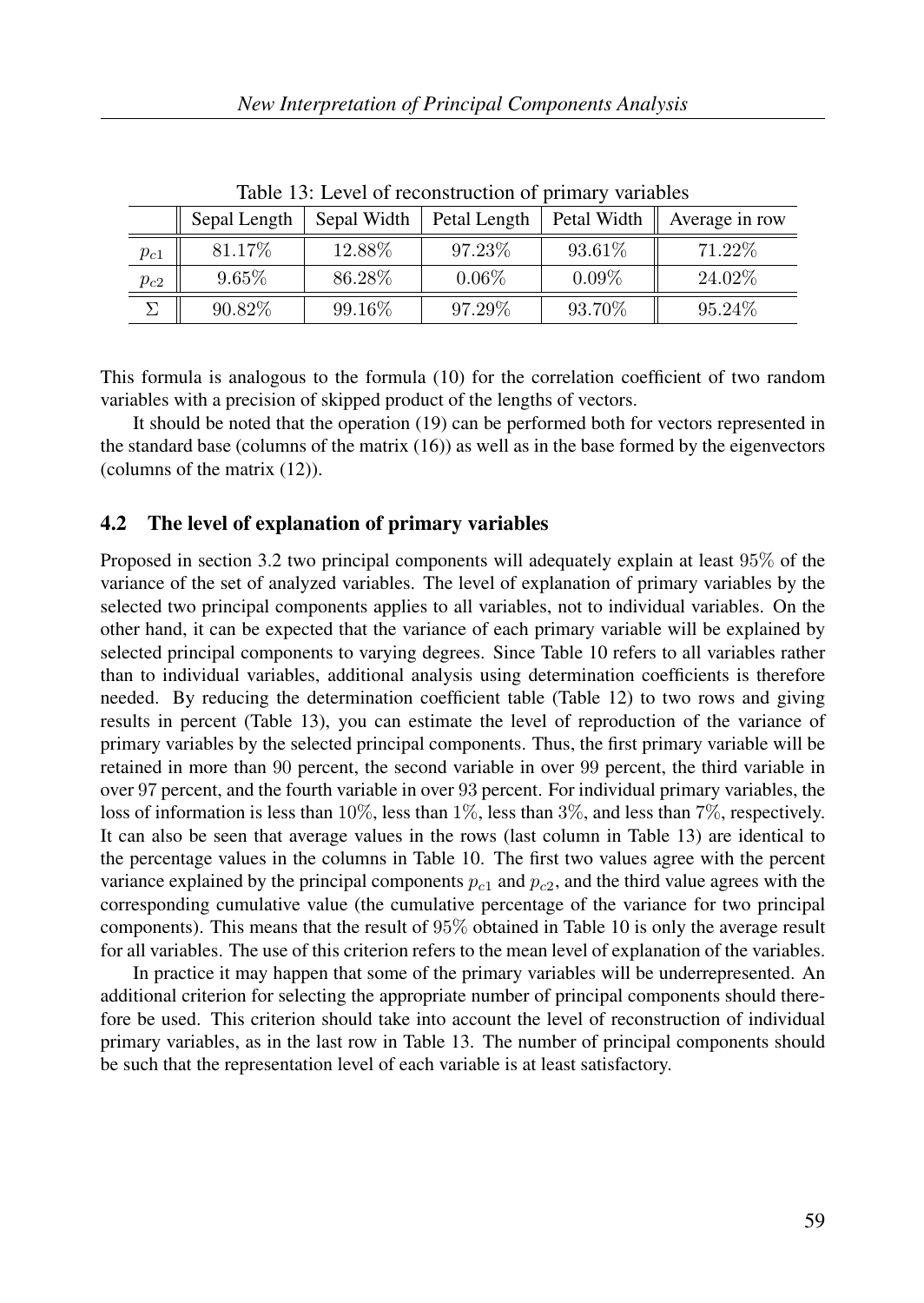

Figure 5: The similarity of the primary variables and selected principal components. Two different clusters are labeled with different markers.

Table 14: The similarity of the primary variables and selected principal components measured by the coefficient of determination

|                        | Sepal Length | Sepal Width | Petal Length   Petal Width |       |
|------------------------|--------------|-------------|----------------------------|-------|
| Similarity to $p_{c1}$ | 0.812        | 0.129       | 0.972                      | 0.936 |
| Similarity to $p_{c2}$ | 0.097        | 0.863       | 0.001                      | 0.001 |

Table 15: Operations on tensors

| Transition        | <b>Back</b>       |                                     |  |
|-------------------|-------------------|-------------------------------------|--|
| to the new        | to the old        | Note                                |  |
| coordinate system | coordinate system |                                     |  |
|                   |                   | Standardized primary variables      |  |
| $A' = RA$         | $A = R^T A'$      | are represented as vectors          |  |
|                   |                   | (columns in matrices $A$ and $A'$ ) |  |
|                   |                   | Principal components                |  |
| $P' = RP$         | $P = R^T P'$      | are represented as vectors          |  |
|                   |                   | (columns in matrices $P$ and $P'$ ) |  |
| $C' = RCR^T$      | $C = R^T C'R$     | The correlation coefficient matrix  |  |
|                   |                   | $(C, C')$ is a tensor of rank two   |  |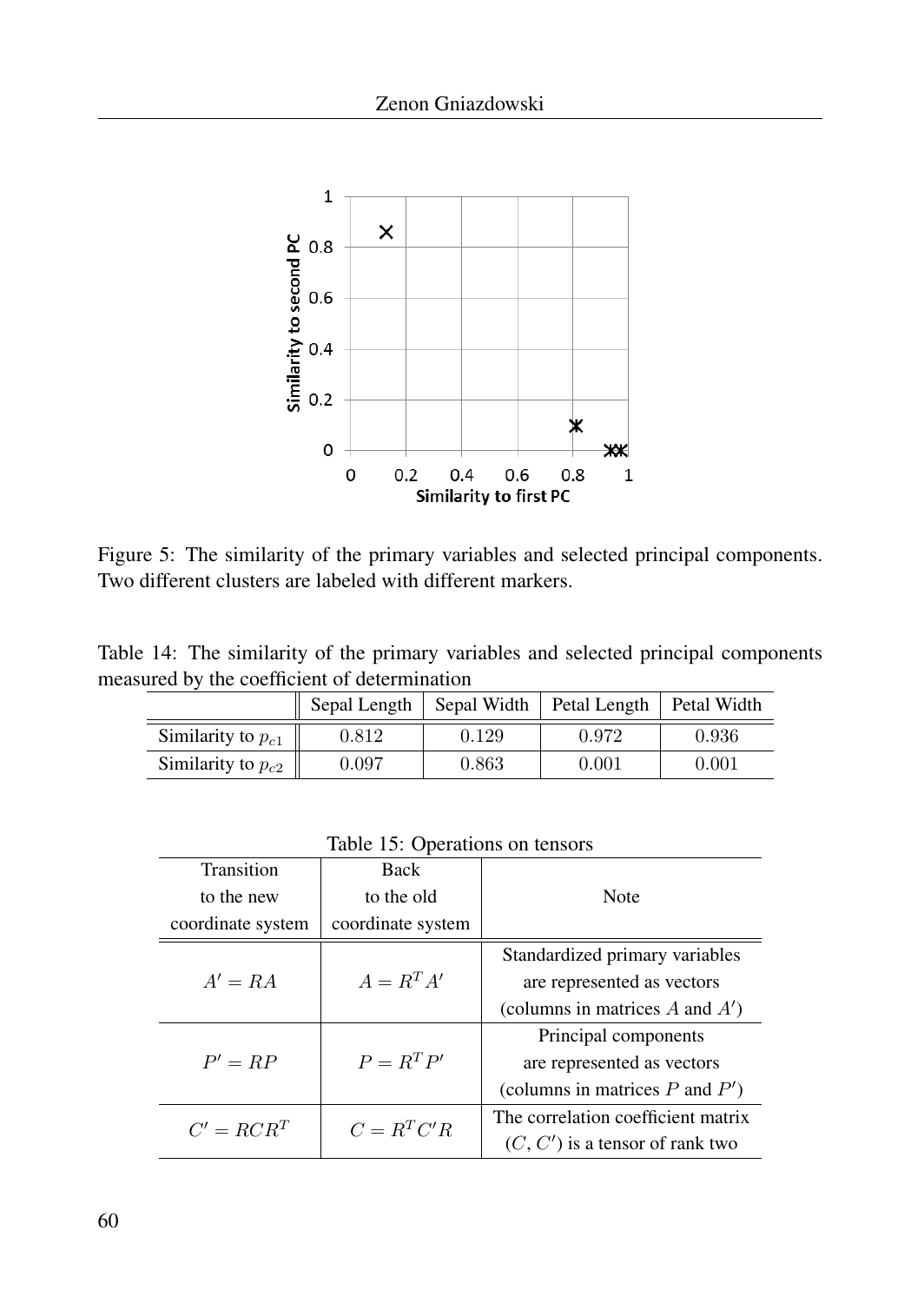| racio To: reciamento componente reflection |           |                |          |           |                 |                  |  |
|--------------------------------------------|-----------|----------------|----------|-----------|-----------------|------------------|--|
|                                            | $A =$     | $A' =$         | $P =$    | $P' =$    | $C =$           | $C' =$           |  |
| $A \rightarrow$                            | $\times$  | RΑ             | $AR^T$   | $RAR^T$   | $A^T A$         | $RA^TAR^T$       |  |
| $A' \rightarrow$                           | $R^T A'$  | $\times$       | $(A')^T$ | $R(A')^T$ | $(A')^T A'$     | $R(A')^T A' R^T$ |  |
| $P \rightarrow$                            | PR        | $\mathbf{p}^T$ | $\times$ | RP        | $R^T P^T P R$   | $P^T P$          |  |
| $P' \rightarrow$                           | $R^T P'R$ | P'R            | $R^T P'$ | $\times$  | $R^T(P')^T P'R$ | $(P')^T P'$      |  |
| $C \rightarrow$                            |           |                |          |           |                 | $RCR^T$          |  |
| $C' \rightharpoonup$                       |           |                |          |           | $R^TC'R$        |                  |  |

Table 16: Relationships between tensors

### 4.3 The concept of clustering of primary variables based on common variance

The coefficient of determination can be considered as a measure of similarity between two random variables. The greater the common variances, measured by the coefficient of determination, the variables are more similar. Table 12 contains the coefficients of determination between the primary variables and the principal components. Table 14 contains Table 12 reduced to the first two rows. By analyzing Table 14, it can be seen that the three primary variables have considerable common variances with the first principal component  $p_{c1}$  and one primary variable has a considerable common variance with the second principal component  $p_{c2}$ . The first, third and fourth primary variables will be in a set of variables similar to the first principal component  $p_{c1}$ . The second primary variable will remain in a one-element set of primary variables similar to the second principal component  $p_{c2}$ . This can be seen in Figure 5. Based on this, primary variables can be clustered according to the strength of similarity to the principal components. A naive method can be used for clustering. If the similarity between a given primary variable and  $i$ –th principal component is not less than 50%, then a given variable belongs to the  $i$ −th cluster. For variables that are not qualified for any cluster, you must create an additional cluster. A more complex method, such as the  $k$ −means method may also be used. For this purpose it can be considered the metric  $l_p$  (Euclidean, Manhattan, Chebyshev for  $p = 2, 1$  and  $\infty$ , respectively) or the cosine similarity [9]. It should be noted that in the case of a greater number of selected principal components, the clusters obtained by different methods may differ.

## 5 Discussion

Several new results have appeared in this article. The above propositions suggest some unresolved problems that need to be clarified or at least commented on. If this is not possible then problems should be formulated for a later solution.

### 5.1 Virtual representation of primary variables and principal components

Real variables Sepal Length, Sepal Width, Petal Length as well as Petal Width are the primary variables. Real variables are obtained from the measurement. For the analysis of the principal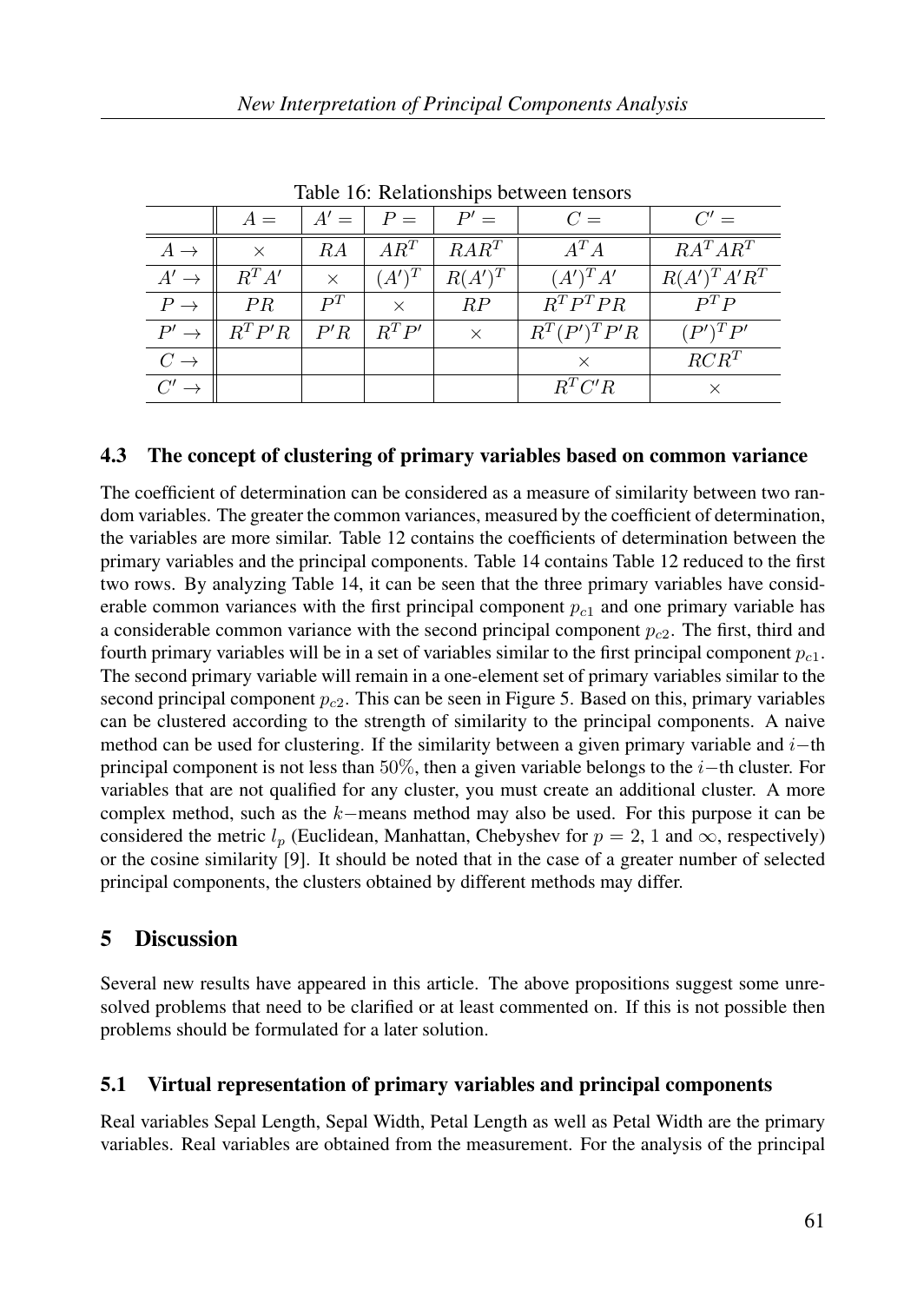components, standardized random variables are considered. Principal components are the same standardized primary variables described in the transformed coordinate system. A single point in a space is the same point, regardless of whether it is described as a point in the standard base, or a point in the base of the eigenvectors. Both in the case of standardized primary variables and in the case of principal components we have a real data type.

On the other hand, both primary variables and principal components have their vector representation. In this representation only statistical information is contained. It is information about the variance of individual standardized primary variables or principal components, as well as their interdependence. There is no access to single points in measurements space. It can be said that the vector representation is a representation in the virtual vector space.

There are some new questions to which the answer is not yet known. Can the virtual representation obtained in this work be practically used in any way? Can it be useful in data analysis?

#### 5.2 Symmetry of matrix A representing primary variables in standard base

It was shown that the method of principal components can be represented in a virtual vector space. This applies both to the standardized primary variables and to the principal components. As a result of the calculations, a symmetric matrix (16) of vectors representing the primary variables in the standard base was obtained. It can be shown that the result is correct. Leftmultiplying the equation (15) by a matrix  $R$ , the equation is obtained:

$$
A' = RA.
$$
\n<sup>(20)</sup>

Using equations (20), (14) and (17) the  $P'$  in the following form can be shown:

$$
P' = R A^T R^T. \tag{21}
$$

From the formula (18), it can be seen that  $P'$  in the base of eigenvectors is a diagonal matrix. Thus, there is symmetry:

$$
P' = (P')^T. \tag{22}
$$

By comparing the formula (21) with its transposition, the identity is obtained:

$$
A = A^T. \tag{23}
$$

This means that the A matrix representing the standardized primary variables in the standard base is symmetric. Therefore, the question arises: Can the information contained in this symmetry be useful in data analysis?

#### 5.3 Tensor Data Mining

In the presented analysis, tensor operations were identified. These operations consist in finding a tensor description in a rotated coordinate system. The first example is the transformation (11) executed on a vector (first order tensor). For a given point described in the standard base, this operation finds its coordinates in the base of the eigenvectors. If this transformation is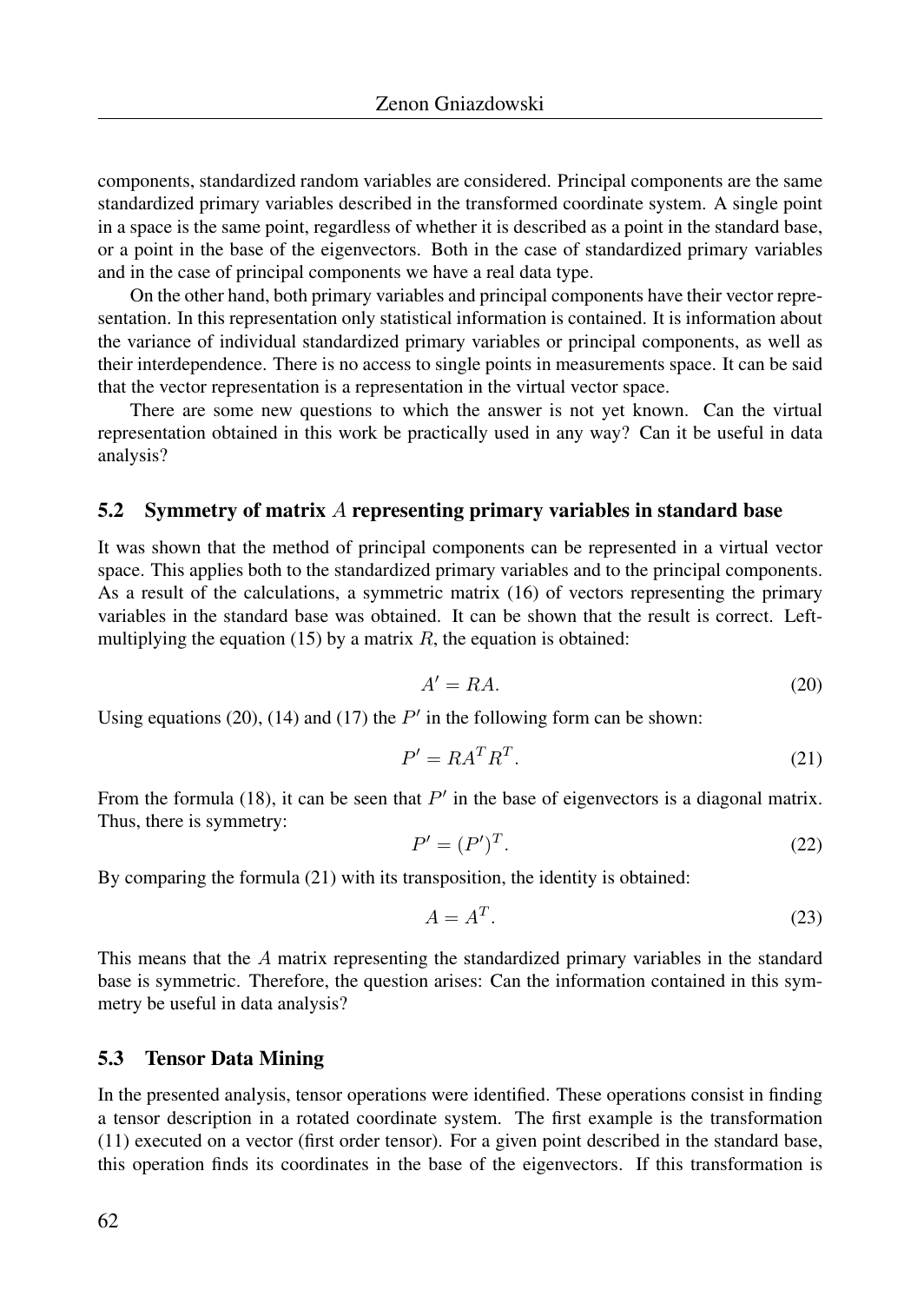applied to all points in the space of the standardized primary variables, then all points in the principal component space will be obtained. In virtual representation, vectors (first rank tensors) represent the primary variables as well as the principal components. On the other hand, tensor of the second rank is the matrix of correlation coefficients and its form after diagonalization.

Operations on tensors are summarized in Table 15. Table 16 contains possible to obtain relations between tensors. Six expressions of Table 15 can be identified in cells in the Table 16 located directly above and below the main diagonal.

### 5.4 Anisotropy of data

In the colloquial meaning, anisotropy consists in the fact that some observed quantity depend on the coordinate system. The opposite of anisotropy is isotropy, which lies in the fact that the quantity in all directions is the same. Tensors are natural carriers of anisotropy. Since tensor operations have been identified, anisotropy has been identified too. Because the tensors represent random data, so the data anisotropy was also identified.

Anisotropy of data can be seen in the fact that a single point in the space of real data can be described in different ways. Once it is visible, as a single row in Table 3 that contains standardized primary variables. After transformation (11) becomes a row in Table 9 containing points in the principal components space. Anisotropy can also be seen in the fact that the vector representation of the standardized primary variables once takes the form of matrix  $A$ , another time it takes the form of matrix  $A'$ . The situation is similar in the case of the representation of principal components, once in the form of the matrix  $P$ , and again in the form of the matrix  $P'$ . The above examples refer to vectors (first rank tensors).

In turn, symmetric matrix of correlation coefficients (second rank tensor), depending on the coordinate system, is  $C$  matrix or  $C'$  matrix. In all these cases, the same objects (vectors, second rank tensors) observed in different coordinate systems (different bases) are described by different components. They are all anisotropic objects.

### 5.5 Clustering of random variables

The paper proposes the possibility of clustering correlated random variables because of their similarity to the principal components. It should be noted that clustering of points is commonly used in data analysis. For this purpose many different methods are used, from the classical k−means [1] [10], to the spectral methods [11]. On the other hand, the data table consists of columns and rows. The columns contain random variables and the rows contain points in the space of these variables. It can be said that in the data analysis, the rows in the data table are clustered.

So far, the author has not encountered clustering of random variables (columns in the data table). Perhaps to distinguish between these two types of clustering, it is sensible to use different naming conventions. We suggest that clustering of points in the space of random variables was called horizontal clustering, and clustering of random variables (columns) was called vertical clustering.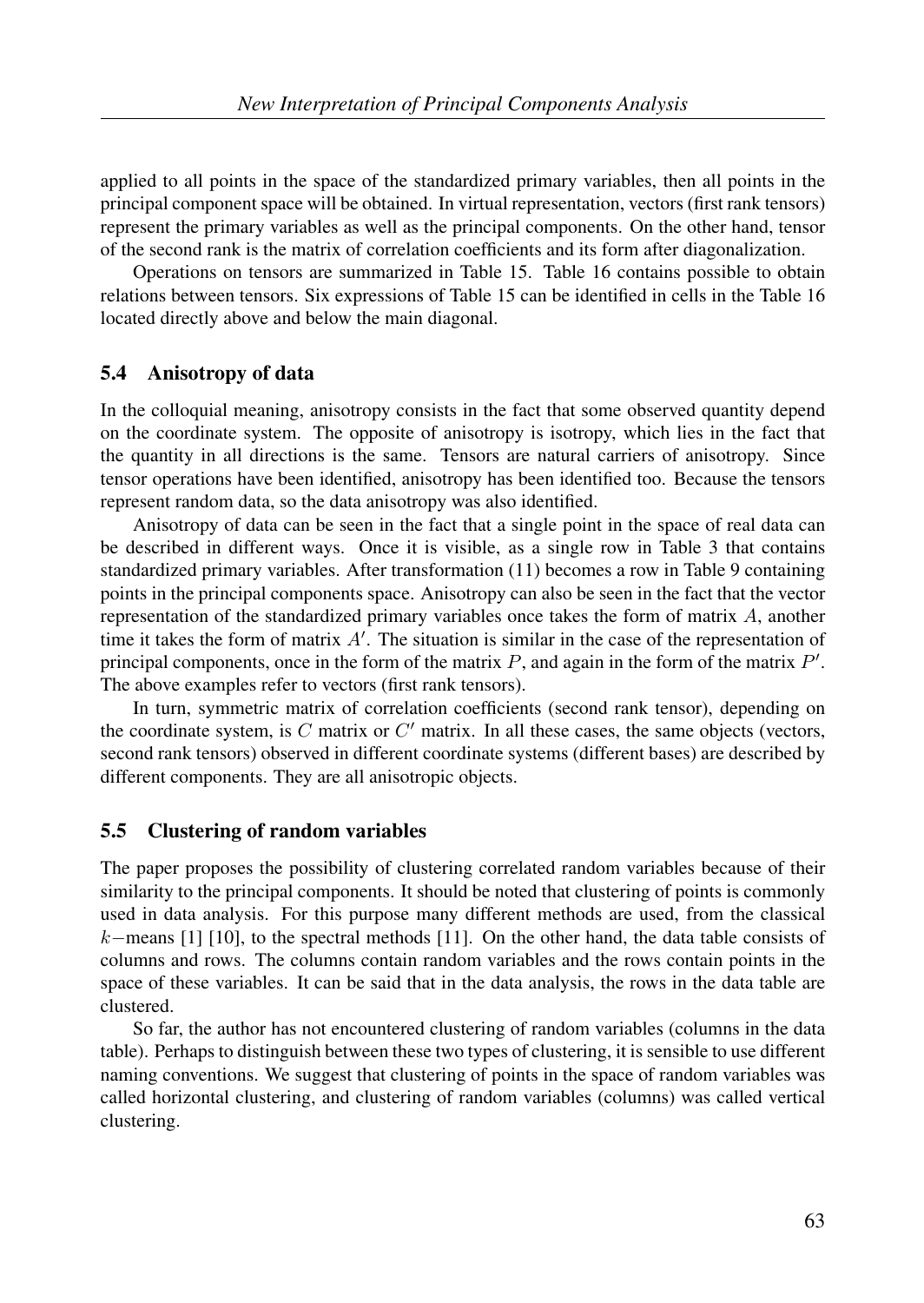## 6 Conclusions

In this paper the method of principal components was analyzed. As a result of this analysis some interesting results have been achieved. These results will be presented synthetically below:

- 1. A geometric analysis of the determination coefficient was performed. This analysis led to the conclusion that the coefficient of determination describes the level of common variance of two correlated random variables. It was also found that this coefficient is a good measure describing the similarity between the correlated random variables.
- 2. Geometric interpretation of the principal component method in a vector space was proposed. This interpretation is based on the generalization of the Pythagorean theorem. For this purpose, correlation coefficients and coefficients of determination between the primary variables and the principal components obtained were analyzed:
	- (a) It has been found that standardized primary variables can be decomposed into the sum of independent (orthogonal) random variables. In this way, the variance of each standardized primary variable consists of the sum of the variances of these mutually independent (orthogonal) components. On the one hand it has been noted that the correlation coefficients between the primary variable and the principal components can be interpreted as vector components representing the standardized primary variable in the virtual vector space.On the other hand, the modules of these correlation coefficients can be interpreted as the standard deviation of the above-mentioned independent random variables.
	- (b) A similar interpretation can be applied to the principal components. Each principal component can be decomposed into the sum of mutually independent (orthogonal) random variables. In the same way, the variance of each principal component consists of the variances of these mutually independent (orthogonal) components. Similarly, as for standardized primary variables, there is also a vector representation for the principal components.
- 3. As a result of the analysis, the principal component method has been enriched with two additional elements:
	- (a) The first element is the proposed algorithm for clustering primary variables by their level of the similarity to the principal components. For the distinction between clustering of points (clustering of rows in a data table) and clustering of variables (clustering columns from a data table), the terms "horizontal clustering" and "vertical clustering" have been proposed. The clustering of the variables proposed in this article is vertical clustering.
	- (b) The second element is an additional criterion for selection of the correct number of principal components because of the level of reconstruction of the primary variables. Using this criterion will select the appropriate number of principal components in such a way that the level of representation of each primary variable was at least satisfactory.